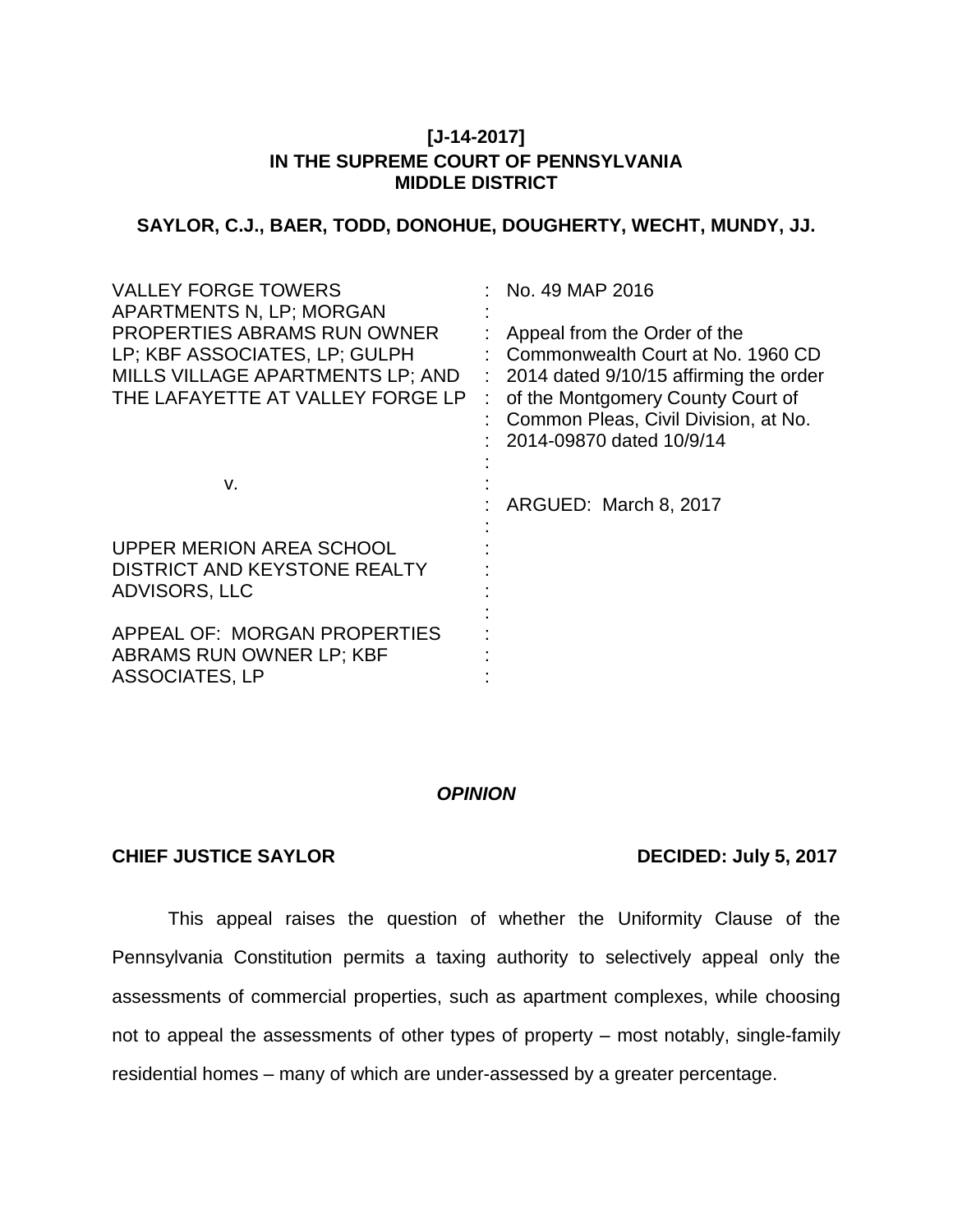# **I. Background**

The appeal derives from a complaint that was dismissed on a demurrer. Accordingly, the facts as recited below are drawn from it and developed favorably to Appellants, and we assume the truth of all well-pleaded allegations. *See Small v. Horn*, 554 Pa. 600, 608, 722 A.2d 664, 668 (1998).

The Upper Merion Area School District (the "School District"), is a taxing district in Montgomery County (the "County"), where the most recent countywide assessment of real property occurred in 1996. Since then, the market value of many of the parcels in the County, including properties within the School District, have changed, leading to significant discrepancies and a wide range of assessment ratios.<sup>1</sup> The School District contains commercial, industrial, and single-family residential properties. Many of the residential properties have an assessment ratio below that of many of the commercial properties. In addition, 80 percent of the single-family homes in the district have assessment ratios below the County's common-level ratio ("CLR").<sup>2</sup>

The School District decided to appeal the assessments of some of the properties within its boundaries. To this end, it retained Keystone Realty Advisors ("Keystone"), a private firm, to advise it as to which properties should be targeted for appeal. On Keystone's recommendation, the School District concentrated solely on commercial

<sup>1</sup> A parcel's assessment ratio is the ratio of its assessed value to its market value. *See* BLACK'S LAW DICTIONARY 140 (10th ed. 2014).

 $2$  The CLR, a countywide figure, is "the ratio of assessed value to current market value used generally in the county as last determined by the State Tax Equalization Board" (the "STEB"). 72 P.S. §5020-102; *see* 71 P.S. Part I, Ch. 8, Cmty. & Econ. Dev. Enhancement, Ch. 15. The STEB computes the CLR as an unweighted average of the assessment ratios for all arms-length real estate sales (except outliers) occurring in a particular calendar year. *See* 46 Pa. Bull. 4037 (July 23, 2016). During the relevant tax years, 2011 and 2012, the County's CLR was approximately 60 percent.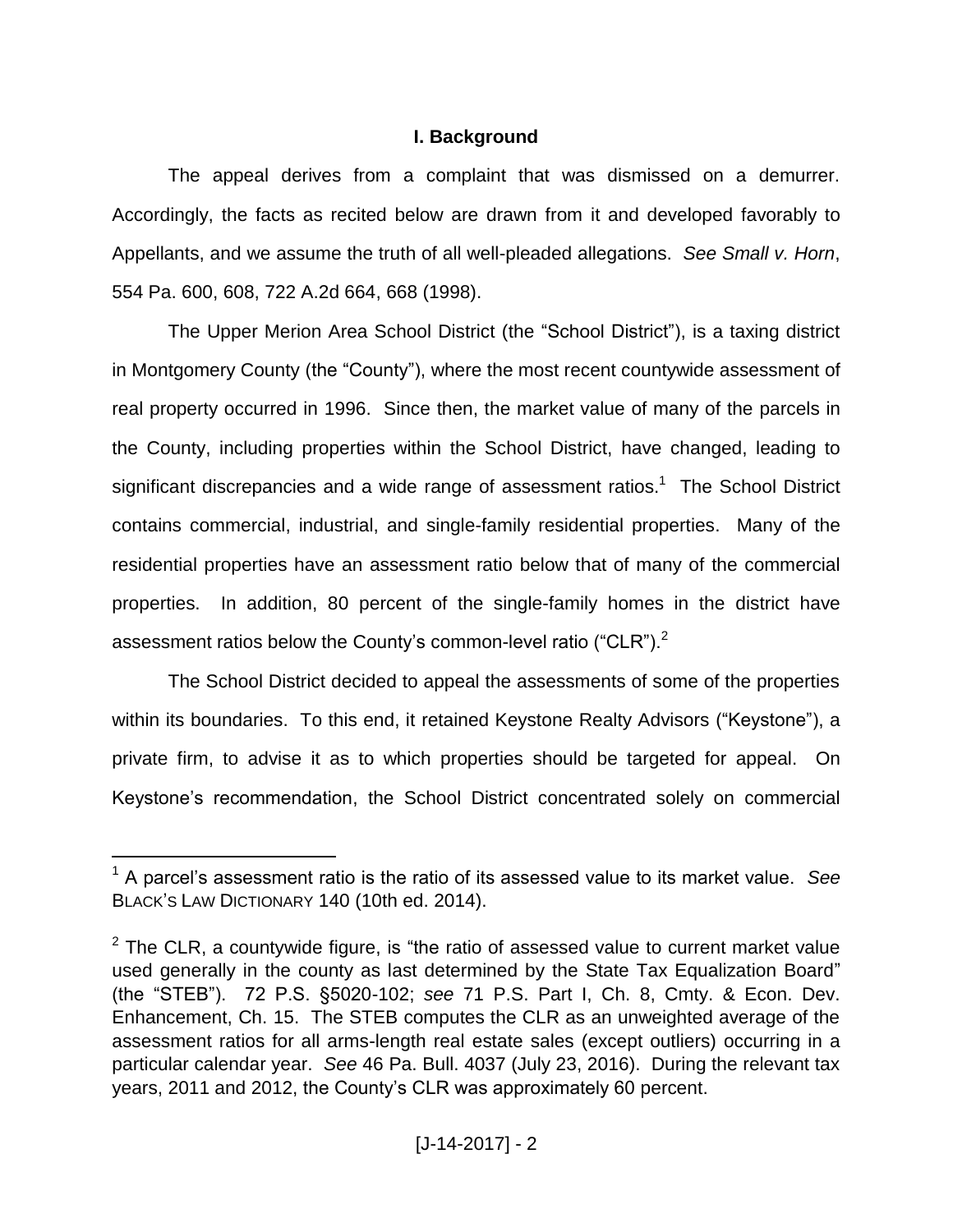properties, including apartment complexes. They did so because these properties' values were generally higher than those of single-family homes, and hence, raising their assessments would result in a greater tax-revenue increase than doing the same with under-assessed single-family homes, including those which were under-assessed by a greater percentage. Another alleged factor motivating the decision was that most such homes are owned by School District residents who vote in local elections, and it would be politically unpopular to appeal their assessments. $^3$ 

Appellants own apartment complexes in the School District. Per the above strategy, and believing Appellants' properties were under-assessed, the School District filed administrative appeals, *see* 53 Pa.C.S. §8855 (giving taxing districts the same right as taxpayers, under the Consolidated County Assessment Law, to pursue administrative appeals), which were denied by the County's Board of Assessment Appeals (the "Board"). The district appealed the denials to the common pleas court. *See id.* §8854(a) (providing the parties to an administrative appeal with the right to seek judicial review of a decision by the Board).

While those individual cases were pending, Appellants filed the present complaint, seeking declaratory and injunctive relief against the School District on the theory that it had violated the state charter's Uniformity Clause, *see* PA. CONST. art. VIII, §1 ("All taxes shall be uniform, upon the same class of subjects, within the territorial limits of the authority levying the tax, and shall be levied and collected under general

<sup>&</sup>lt;sup>3</sup> Although the values of industrial properties also would likely exceed those of singlefamily homes, the complaint does not suggest any rationale for the School District's failure to target industrial properties for appeal. Still, it does clearly allege that the district's appeal decisions were motivated by property type, *see* Complaint at 8, ¶29, and the status of the taxpayers as residents or non-residents of the school district. *See id.* at 13, ¶53.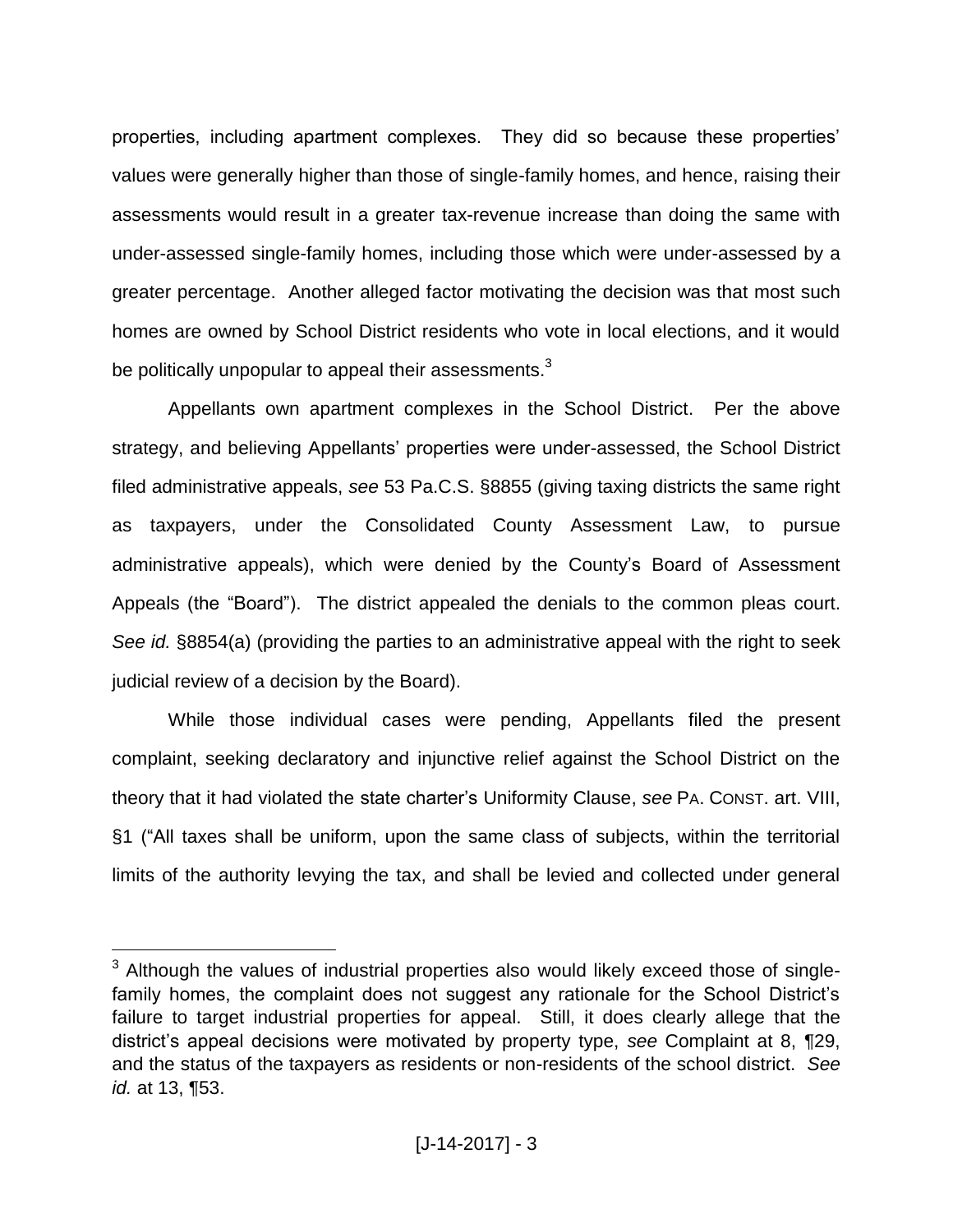laws."), by systematically appealing only the assessments of commercial properties. $4$  In their complaint, Appellants acknowledged that the School District's appeals of their assessments were proceeding in the county court. However, they averred they lacked an adequate remedy at law because the uniformity violation which they asserted could not be cured via the statutory appeals process – and hence, they were not required to exhaust statutory remedies. In particular, they reasoned, their claims were directed to an overall strategy on the part of the School District to discriminate against commercial properties as a group by targeting them for administrative appeals while ignoring lower assessment ratios among single-family homes. *See* Complaint at 20-21, ¶¶103-105. Appellants therefore sought a declaration that the School District's actions comprised an unconstitutional application of Section 8855, as well as an injunction preventing the district from continuing to engage in the alleged pattern of selective and discriminatory application of that statute.<sup>5</sup>

The School District filed preliminary objections, including demurrers to the individual claims, as well as one objection alleging a failure to exhaust statutory remedies and another alleging a lack of jurisdiction due to such failure. As to the demurrers, the district proffered that it had a statutory right to appeal property assessments, and that selective appeals do not violate the Uniformity Clause as a

<sup>&</sup>lt;sup>4</sup> Tax uniformity incorporates equal protection precepts, and this Court has observed that "[o]ur analysis under the Uniformity Clause . . . is generally the same as the analysis under the Equal Protection Clause of the United States Constitution." *Clifton v. Allegheny Cnty.*, 600 Pa. 662, 686 n.20, 969 A.2d 1197, 1211 n.20 (2009) (citation omitted). One difference, discussed below, is that the Uniformity Clause is more restrictive in that it does not allow the government to engage in disparate tax treatment of different sub-classifications of real property, such as residential versus commercial.

<sup>&</sup>lt;sup>5</sup> The complaint also included claims against Keystone which Appellants later abandoned. Because Keystone remains in the caption, we will nonetheless refer to the School District's brief as the Brief for Appellees.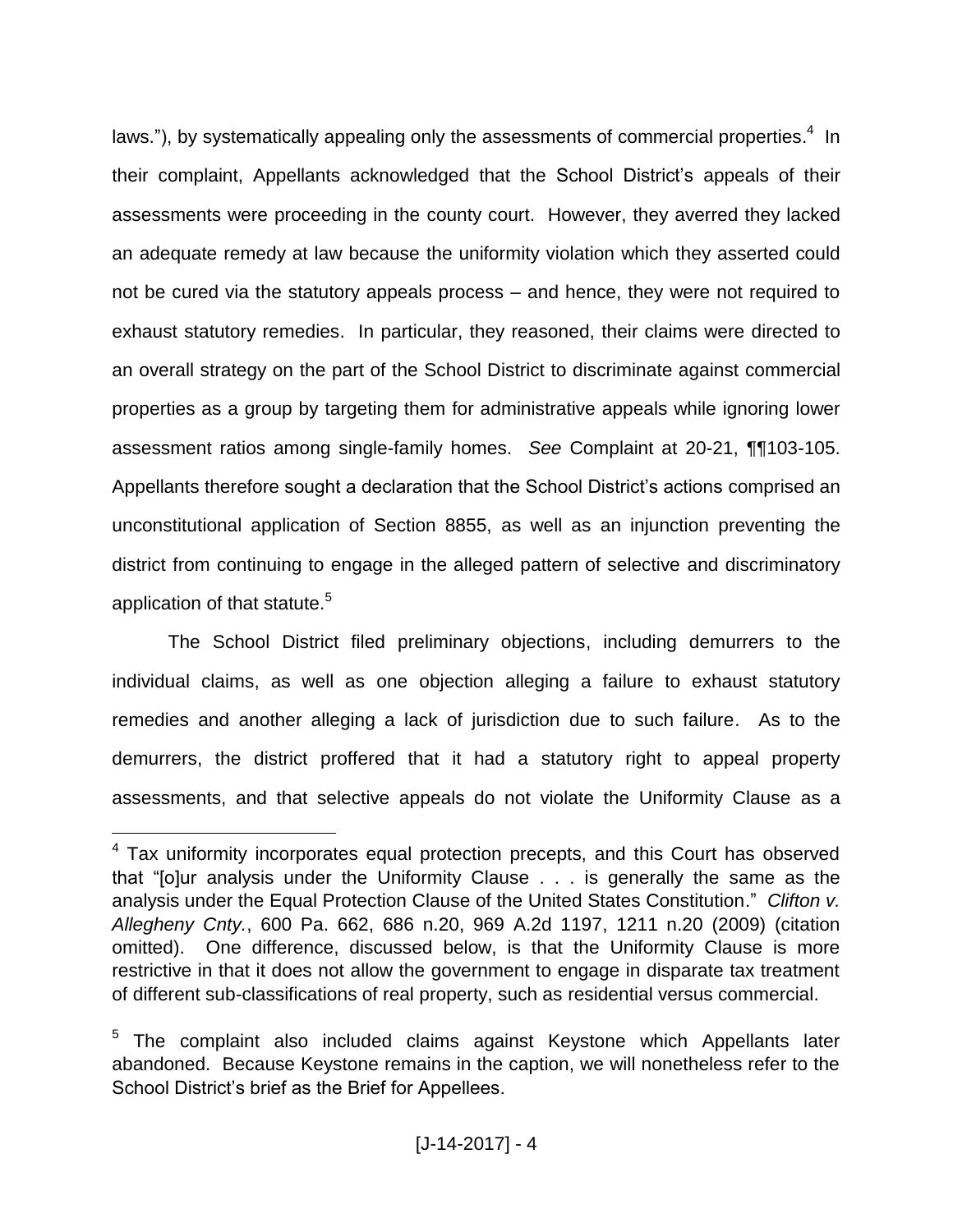matter of law. *See* Defendants' Preliminary Objections at 6, ¶¶29, 30. With regard to the exhaustion and jurisdictional preliminary objections, the district forwarded that the constitutional claim Appellants raised in their equity complaint could be raised and adjudicated in their individual administrative appeals. *See id.* at 4-5, ¶¶20, 25.

The common pleas court sustained the preliminary objections and dismissed the complaint. The court indicated Appellants' claims failed as a matter of law because the School District was not the entity that set assessments, and Section 8855 gave it a clear statutory right to appeal tax assessments set by the County. *See Valley Forge Towers Apts. N, L.P., v. Upper Merion Area Sch. Dist.*, No 2014-09870, *slip op.* at 3 (C.P. Montgomery Jan. 2, 2015). In rejecting Appellants' argument relating to discriminatory treatment, the Court indicated that "[t]he filing of selective appeals does not result in a uniformity violation, and it is not deliberate discrimination." *Id.* at 6 (citing *Weissenberger v. Chester Cnty. Bd. of Assessment Appeals*, 62 A.3d 501, 508-09 (Pa. Cmwlth. 2013) (*en banc*)). In this regard, the court ultimately concluded, more generally, that "the Uniformity Clause does not require equalization across all subclassifications of real property." *Id.* at 7 (citing *In re Springfield Sch. Dist.*, 101 A.3d 835, 849 (Pa. Cmwlth. 2014)).<sup>6</sup>

The Commonwealth Court affirmed in a published decision. *See Valley Forge Towers Apts. N, L.P., v. Upper Merion Area Sch. Dist.*, 124 A.3d 363 (Pa. Cmwlth. 2015). It first considered Appellants' assertion that *Springfield* had misquoted *Downingtown Area School District v. Chester County Board of Assessment Appeals*,

 $6$  The court did not independently address administrative exhaustion or jurisdiction as such. Instead, it observed that the complaint is not a class action, and that, because Appellants were raising a novel constitutional issue (*i.e.*, one without support in the case law), that issue could be aired during their individual assessment appeals. On this basis, the court characterized Appellants' action as "seeking to avoid the statutory procedures established for the adjudication of tax assessment appeals." *Id.* at 4.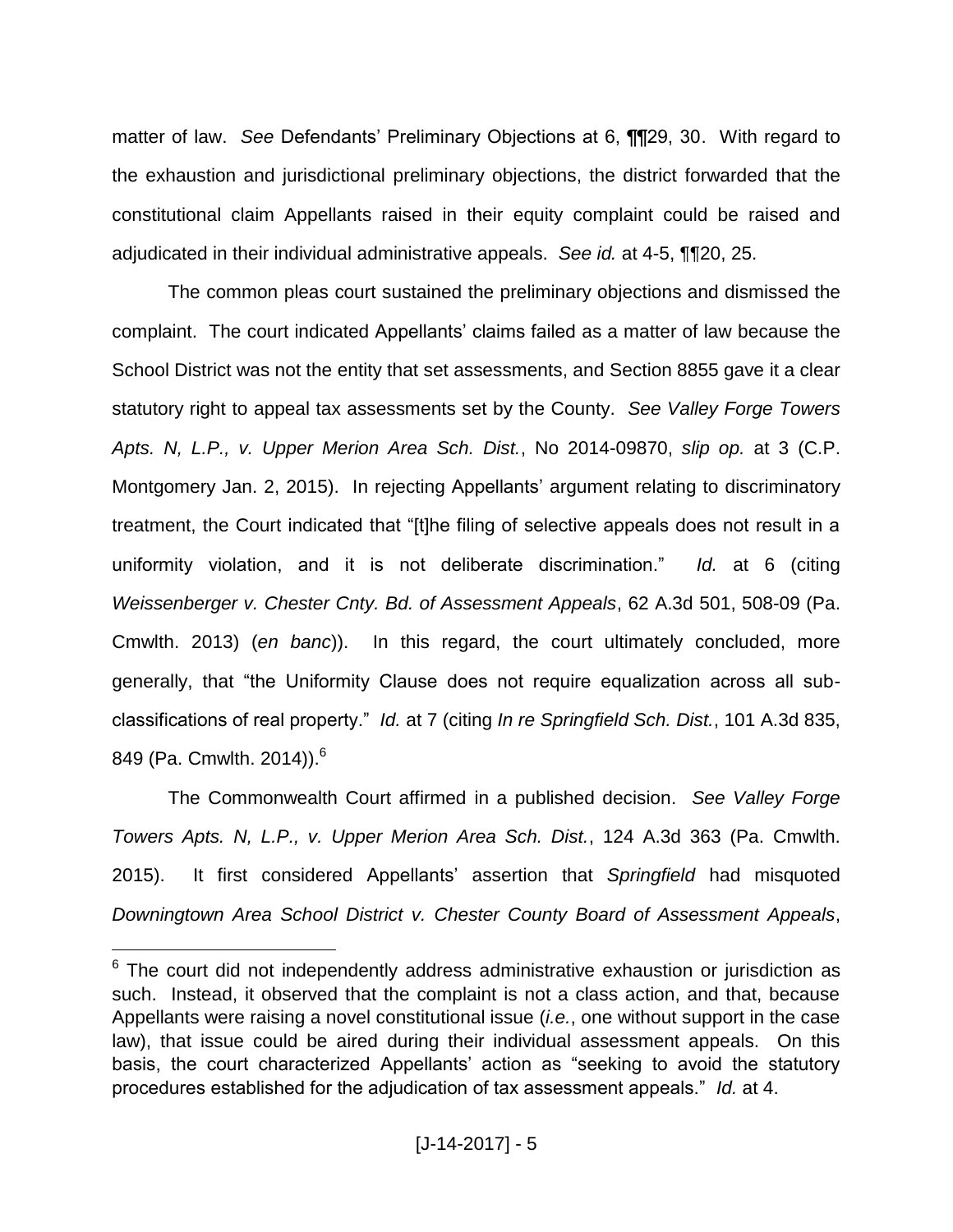590 Pa. 459, 913 A.2d 194 (2006), and had, therefore, mischaracterized the relationship between the federal Equal Protection Clause and the Uniformity Clause. Consistent with the common pleas court, the Commonwealth Court rejected this contention. It reasoned that its pre-*Springfield* decision in *Weissenberger v. Chester County Board of Assessment Appeals*, 62 A.3d 501 (Pa. Cmwlth. 2013), had addressed the same argument and clarified that equalization is *not* required across all property subclassifications. *See Valley Forge*, 124 A.3d at 367 (quoting *Weissenberger*, 62 A.3d at 506-09). Turning to the present case, the court recognized that the School District had allegedly created a sub-classification of properties (commercial ones) which it treated differently from other property sub-classes. The court concluded, however, that no suspect or sensitive classification was thereby formed, and hence, the classification was constitutionally permissible as long as it satisfied the deferential rational-basis test. That test was met, the court held, because, according to Appellants' averments, the School District's purpose was to increase revenues sufficiently to justify the costs of appealing. *See id*. at 368.

The court additionally acknowledged Appellants' allegation that the School District opted not to appeal the assessments of single-family homes for political reasons. *See id*. at 367. Somewhat inconsistently, it later stated that Appellants did not make any such allegation because they also averred that: (a) Keystone was the party deciding which properties to target for appeals, *see id.* at 368, and (b) the School District and Keystone were both motivated by economic gain. *See id.* at 370.<sup>7</sup>

 $7$  The court apparently did not consider that Keystone only acted in an advisory capacity or that the School District could have been motivated by two factors (economic gain *and* the avoidance of political accountability), each of which provided an independent incentive to appeal only commercial-property assessments.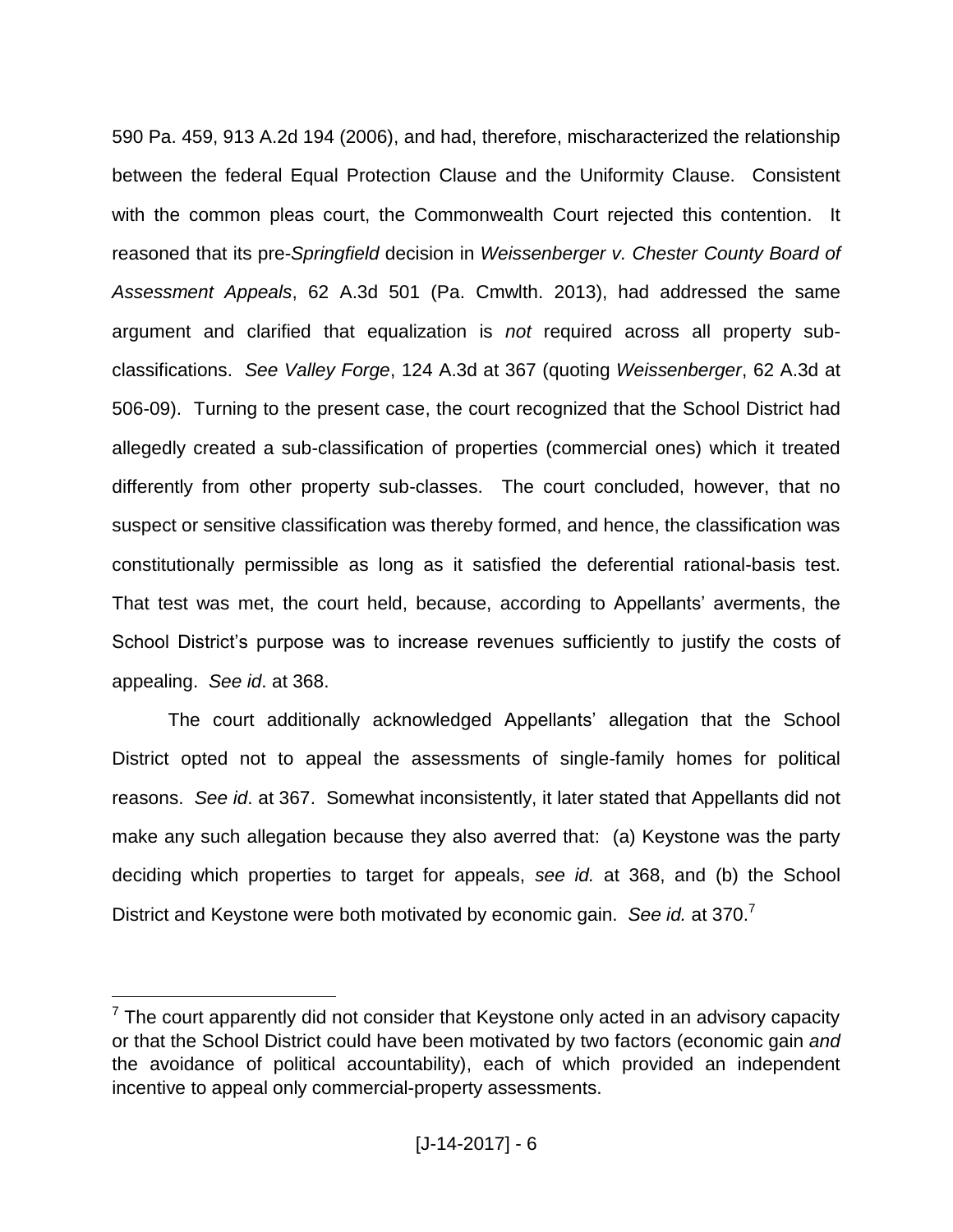Finally, the intermediate court observed that, to bypass statutory remedies and justify the pursuit of an equity action in court, taxpayers must, *inter alia*, raise a substantial constitutional issue. The court recognized that such an issue can be predicated solely on the manner in which the government applies the tax legislation in question. *See id.* at 371-72 (citing *Beattie v. Allegheny Cnty.*, 589 Pa. 113, 907 A.2d 519 (Pa. 2006)). Still, it stated that Appellants failed to raise a substantial constitutional challenge to the manner in which any tax statute was applied. In this respect, the court found Appellants' constitutional claim insubstantial because: (a) under *Weissenberger*, taxing districts may select properties for appeal based on financial considerations; and (b) the complaint did not implicate an "underrepresented group." *Id.* at 372 & n.4. The court noted, further, that, pursuant to the Consolidated County Assessment Law,<sup>8</sup> the party that appeals to court from a decision of the Board may allege a uniformity violation. *See id.* at 371 (quoting 53 Pa.C.S. §8854(a)(9)(ii)).<sup>9</sup>

We granted review to consider whether the Uniformity Clause permits the School District, pursuant to its statutory right to appeal individual property assessments, to concentrate solely on commercial properties while foregoing appeals as to single-family residences which may have even lower assessment ratios. *See Valley Forge Towers* 

<sup>8</sup> Act of Oct. 27, 2010, P.L. 895, No. 93, §2 (as amended 53 Pa.C.S. §§8801-8868) (the "Assessment Law"). The law is a recodification of several prior acts relating to various classes of counties. It applies to, *inter alia*, counties of the second class A, as well as counties of the third through eighth classes. *See* 53 Pa.C.S. §8801(b). At all relevant times, Montgomery County was a county of the second class A.

<sup>&</sup>lt;sup>9</sup> That provision states: "Nothing in this subsection shall: . . . (ii) Be construed to abridge, alter or limit the right of an appellant to assert a challenge under section 1 of Article VIII of the Constitution of Pennsylvania." *Id.* It is not immediately clear that this applies to Appellants since they were the *appellees* in the School District's individual appeals to the county court. Also, the provision does not purport to limit the fora in which uniformity challenges may be brought.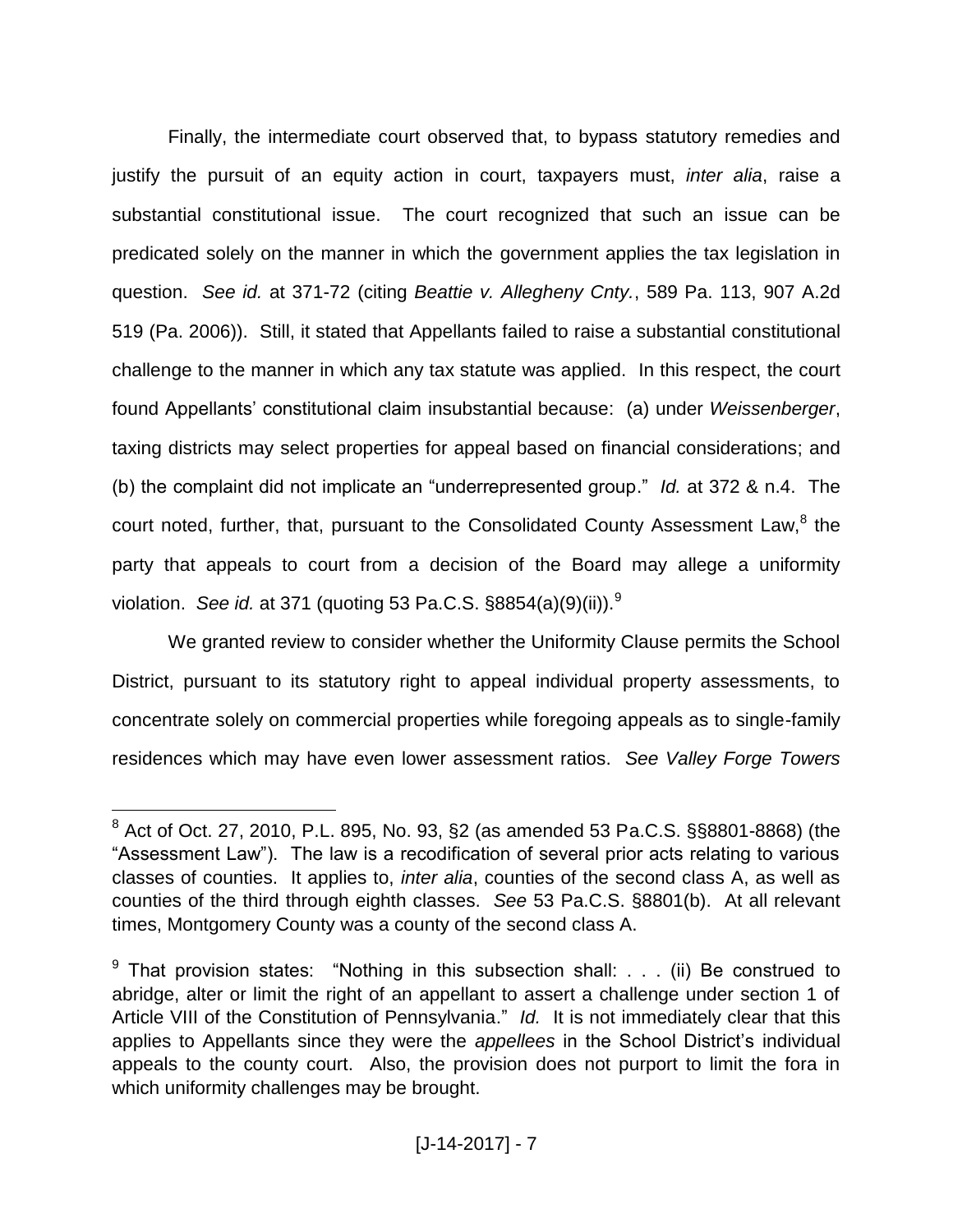*Apts. N, L.P., v. Upper Merion Area Sch. Dist.*, \_\_\_ Pa. \_\_\_, 135 A.3d 1017, 1017-18 (2016) (*per curiam*). The questions before us involve whether the School District's method of exercising its rights under Section 8855 is constitutional, and whether the common pleas court appropriately sustained the School District's preliminary objections. Both are issues of law as to which our review is *de novo* and plenary. *See Kowenhoven v. Allegheny Cnty.*, 587 Pa. 545, 555, 901 A.2d 1003, 1009 (2006).

### **II. Exhaustion of statutory remedies**

In its brief and in a separate motion to quash the appeal, the School District raises a preliminary issue relating to the exhaustion doctrine, which it claims prevents us from reaching the substantive tax-uniformity question on which review was granted. The district recasts and rephrases its argument in a number of different ways, which can be summarized as follows: Appellants failed to exhaust their statutory remedies; they waived any right to argue that an exception to the exhaustion requirement presently applies by not challenging the Commonwealth Court's failure-to-exhaust holding when they petitioned this Court for allowance of appeal; that being the case, they are precluded by *res judicata* from suggesting reasons why the common pleas court could properly have exercised its equity jurisdiction to entertain their complaint; they have now raised their uniformity argument as a defense in the School District's individual appeals, thereby rendering the uniformity question moot; because the issue is moot this Court's opinion will only be advisory in nature; although Appellants are precluded from forwarding any relevant advocacy, this Court can nonetheless speak to the topic since it involves subject matter jurisdiction, which can be addressed *sua sponte*; and (via supplemental briefing) our recent decision in *City of Philadelphia v. Lerner*, \_\_\_ Pa. \_\_\_, 151 A.3d 1020 (2016), reinforces the position that the common pleas court could not properly have exercised equity jurisdiction.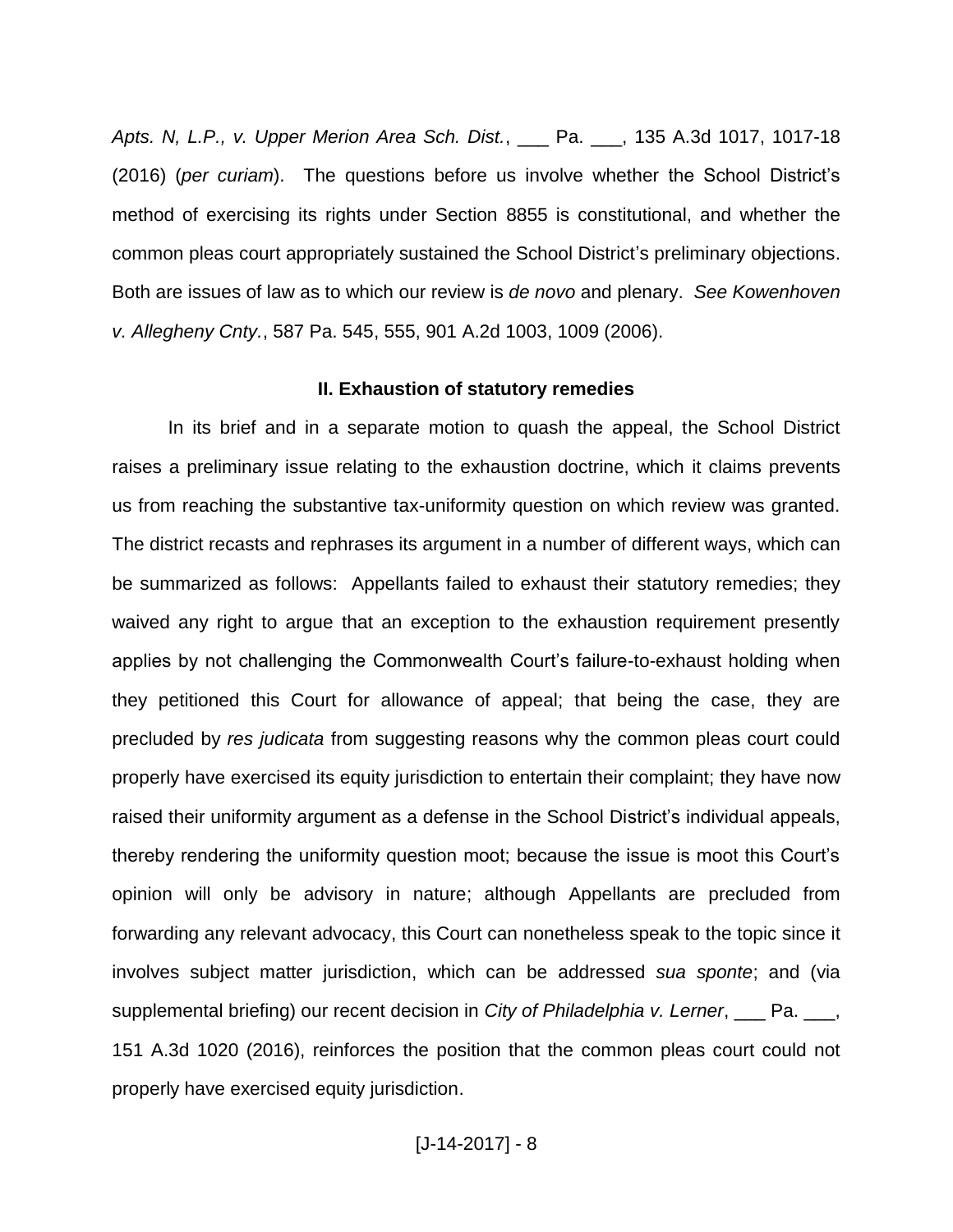Regardless of the number of ways it is characterized, the School District's position reduces to two essential contentions: Appellants have waived the issue of whether equity jurisdiction was properly invoked, and the common pleas court correctly determined that it was not properly invoked. Both contentions lack merit.<sup>10</sup>

The School District's waiver argument rests on the premise that the Commonwealth Court issued an alternative holding relating to jurisdiction, and this holding independently supported its affirmance order. We disagree. The intermediate court recited that two elements must be satisfied for the common pleas court to properly exercise its equity jurisdiction: the existence of a substantial constitutional issue and the lack of an adequate administrative remedy. *See Valley Forge Towers*, 124 A.3d at 371. It then repeated its prior conclusion that Appellants' constitutional argument lacked merit (and was, therefore, insubstantial). As such, the court expressly refrained from any inquiry into the adequacy of Appellants' administrative remedies. *See id.* at 372 n.4. Notably, if Appellants prevail here on their constitutional argument, the Commonwealth Court's discussion on this point will be fatally undermined. Therefore, the Commonwealth Court did not issue an alternative holding which will remain effective and dispositive regardless of our resolution of the constitutional issue presented. *See generally Tarubac v. INS*, 182 F.3d 1114, 1120 n.5 (9th Cir. 1999) ("An alternative holding is only adequate to support the result if it is separate from *and independent of* any other basis for the decision." (emphasis added)). That being the case, Appellants

 $10$  We consider whether such jurisdiction was properly invoked – rather than whether it existed – because "the requirement of administrative exhaustion is a judge-made rule and *does not pertain to the existence of subject matter jurisdiction*, but to whether such jurisdiction is properly exercised." *Beattie*, 589 Pa. at 124 n.5, 907 A.2d at 526 n.5 (emphasis added).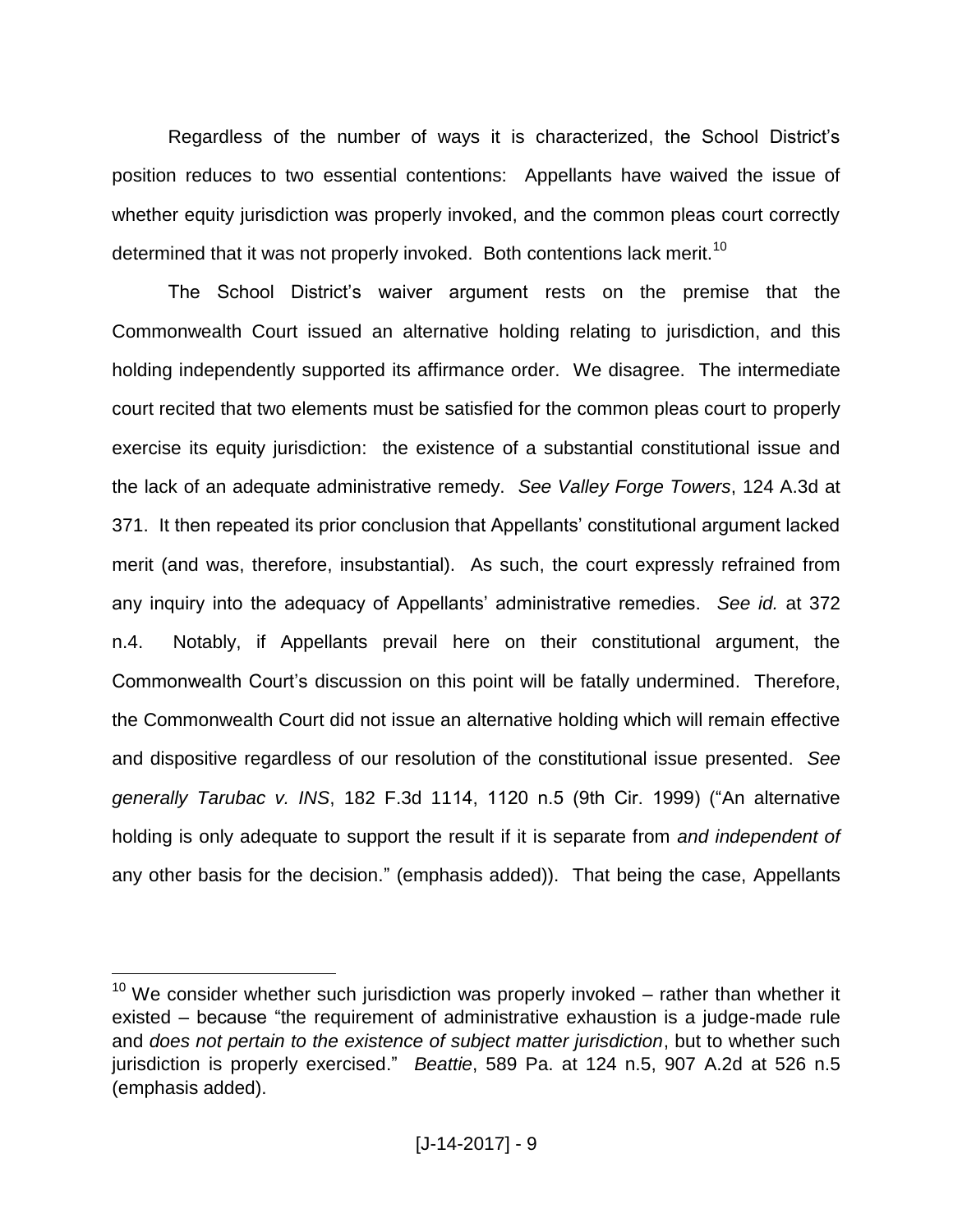were not required, on pain of waiver, to challenge the Commonwealth Court's exhaustion analysis (such as it was) in their petition for allowance of appeal.

Nor did the common pleas court suggest any valid reason why its equity jurisdiction was improperly invoked. In terms of its observation that this is not a classaction complaint, *see supra* note 6, we fail to see the relevance. The court did not reference any authority suggesting that a lack of class-action status is dispositive of the jurisdictional issue. Furthermore, class-action status was also absent in *Clifton*, and yet *Clifton* endorsed the exercise of equity jurisdiction to entertain the plaintiffs' as-applied uniformity challenge to an assessment statute. In particular, *Clifton* held that the trial court's equity jurisdiction was properly invoked "because appellees' claim that the base year system results in mass, systematic, non-uniform assessments raises substantial constitutional issues, which a county board of assessment appeals would be unable to adequately redress." *Clifton*, 600 Pa. at 683 n.17, 969 A.2d at 1209 n.17; *cf. Borough of Green Tree v. Bd. of Prop. Assessments, Appeals & Review of Allegheny Cnty.*, 459 Pa. 268, 281, 328 A.2d 819, 825 (1974) (plurality) (approving the exercise of equity jurisdiction where, although not a class action, the complaint challenged the constitutionality of certain provisions of the governing assessment statute).

*Clifton*'s unable-to-adequately-address litmus comports with the explanation in *Kowenhoven* that courts look to a number of factors to determine whether a complaint is appropriately filed directly in the common pleas court. These include: the adequacy of the legal remedy that can be afforded for the claimed violation; whether legal issues other than the proper valuation of the subject properties have been raised; whether the governmental policy in question is generally applicable to all properties; whether the administrative process has little to contribute to the resolution of the constitutional question raised; and whether, as a result, strict adherence to the statutory appeal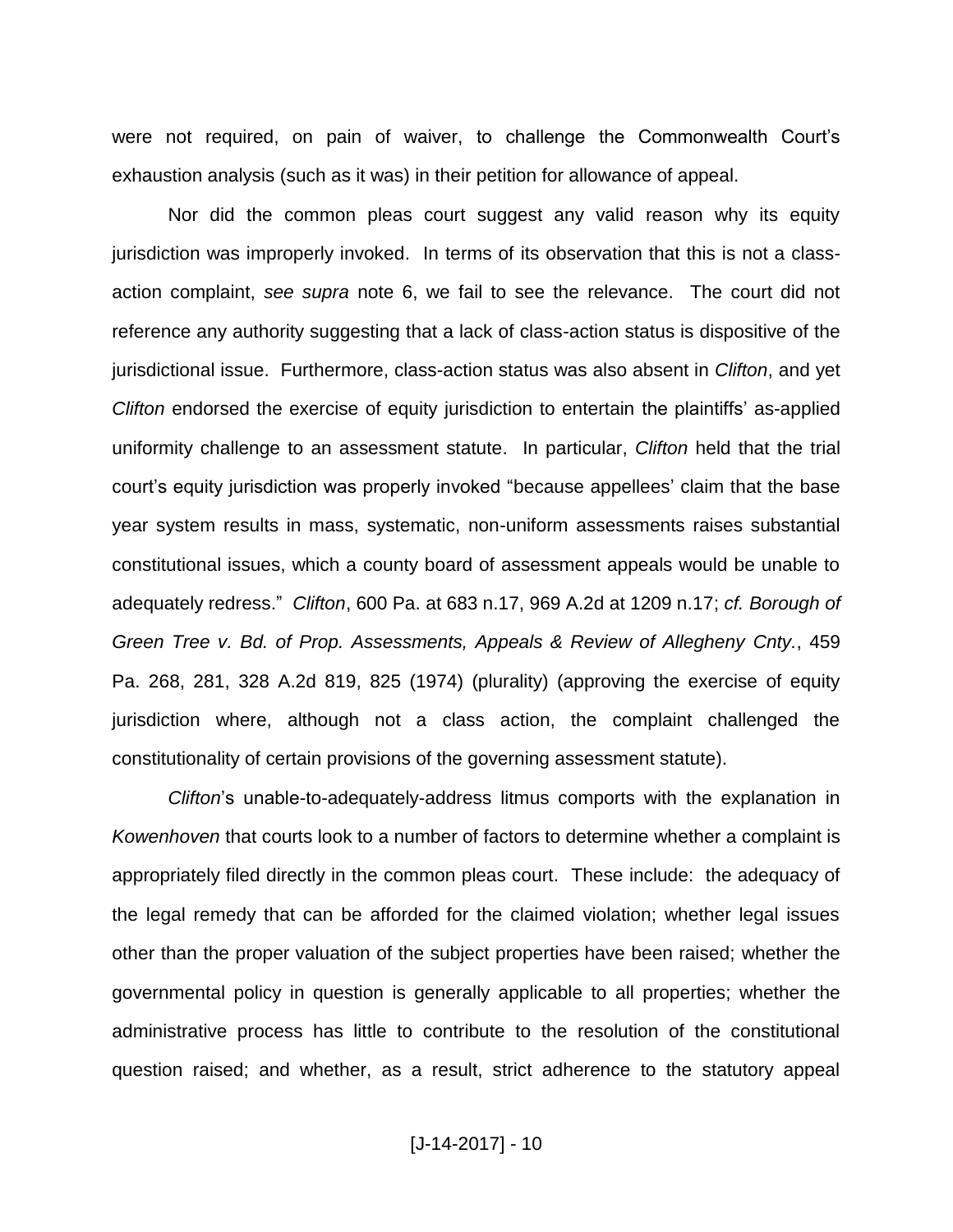process would lead to piecemeal litigation in the form of many individual *de novo* appeals to the trial court  $-$  all of which could be avoided through a single judicial proceeding aimed at reviewing the constitutionality of the challenged government actions. *See Kowenhoven*, 587 Pa. at 556-60, 901 A.2d at 1010-12.<sup>11</sup>

Notably, the adjudicatory process undertaken by the board of assessment appeals is solely directed at ascertaining the subject property's value and applying a ratio to that value. The board is not given statutory power to alter this procedure, or to refuse to determine the proper assessment per the legislative directive, based on a uniformity claim relating to a taxing district's alleged scheme of selectively targeting a particular sub-classification of properties. *See* 53 Pa.C.S. §8844(e); *see also Del., L. & W. R. Co. v. Luzerne Cnty. Comm'rs*, 245 Pa. 515, 519, 91 A. 889, 890 (1914) (acknowledging a similar limitation on the board's powers under an earlier property assessment statute); *Clifton*, 600 Pa. at 712, 969 A.2d at 1227 (observing the individual appeals process is inadequate to address claims of pervasive inequities); *cf. City of Lancaster v. Lancaster Cnty.*, 143 Pa. Cmwlth. 476, 499, 599 A.2d 289, 300 (1991) (*en banc*) ("To force every aggrieved taxpayer to assume the task of appealing, when the larger question can be expeditiously and efficiently resolved in a single action, would be unnecessarily burdensome on both property owners and the judicial system.").

The statutory appeals process is also not designed to provide the declaratory or injunctive relief Appellants seek, and moreover, strict adherence to it would implicate many of the concerns highlighted in *Kowenhoven* pertaining to piecemeal litigation and

<sup>11</sup> The governmental actions referred to in *Kowenhoven* were those of the board of assessment appeals. Given the jurisprudential concerns involved, there is no reason in logic why these same principles should not apply when the government entity is the taxing district exercising a generally-applicable method of deciding which property assessments to appeal.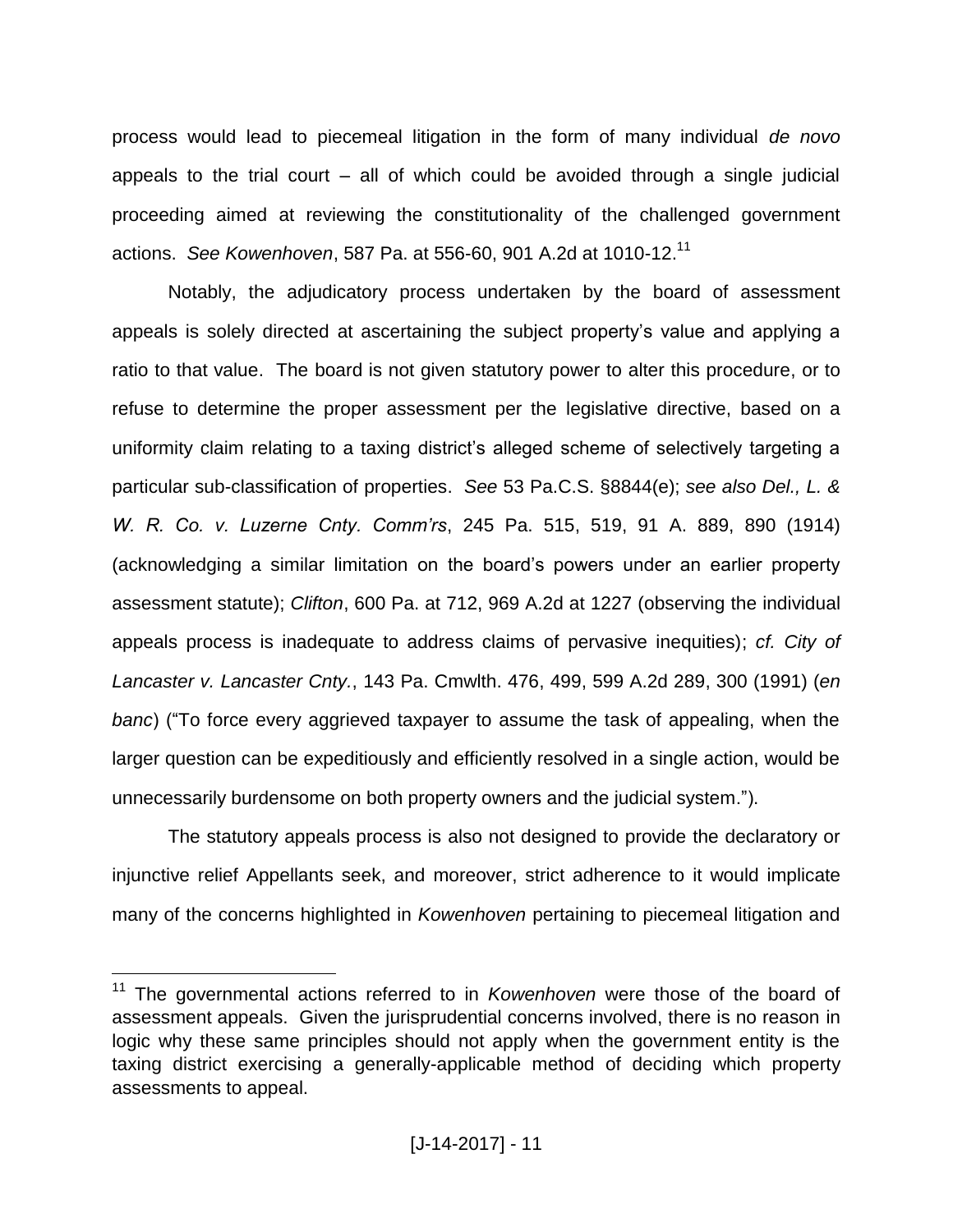the inadequacy of the statutory remedy. This undermines any suggestion that the present controversy is an inappropriate one for the exercise of equity jurisdiction. *Cf. Fry v. Napoleon Cmty. Schs.*, 580 U.S. \_\_\_, \_\_\_, 137 S. Ct. 743, 754 (2017) (holding that exhaustion was not required under a federal education statute where the gravamen of the complaint was not that the plaintiff had been denied the type of education the statute guarantees, and hence, the relief sought was not available through the statutory appeals process).

As for our recent decision in *Lerner*, that matter has little bearing on the present case. *Lerner* did not speak to the basis for equity jurisdiction to entertain a uniformity challenge. Indeed, it did not involve a uniformity challenge, but a claim that the income tax liability imposed by the city on a specific taxpayer lacked evidentiary support. As the taxpayer failed to include such assertion in his Rule 1925(b) statement on appeal from the city's collection action, this Court held that the issue had been waived. *See Lerner*, Pa. at  $\phantom{0}$ , 151 A.3d at 1024. The Court added, apparently in *dicta*, that, in any event, the taxpayer had failed to exhaust his administrative remedies. *See id. at* \_\_\_, 151 A.3d at 1024-25. In doing so, the Court recited the general rule requiring exhaustion and declined to endorse an exception for a claim of inadequate evidentiary support as to a single taxpayer. Such precepts have little relation to the present dispute.

Nor has the School District demonstrated that the constitutional issue is now moot.<sup>12</sup> For a matter to become moot, some change in the facts or applicable law must occur so that, although the plaintiff had standing at the outset of the litigation, there is no longer a live controversy. *See In re Gross*, 476 Pa. 203, 209-10, 382 A.2d 116, 119-20

 $12$  The School District's argument that this will be an advisory opinion is a reframing of, and dependent upon, its contention that the issue is moot.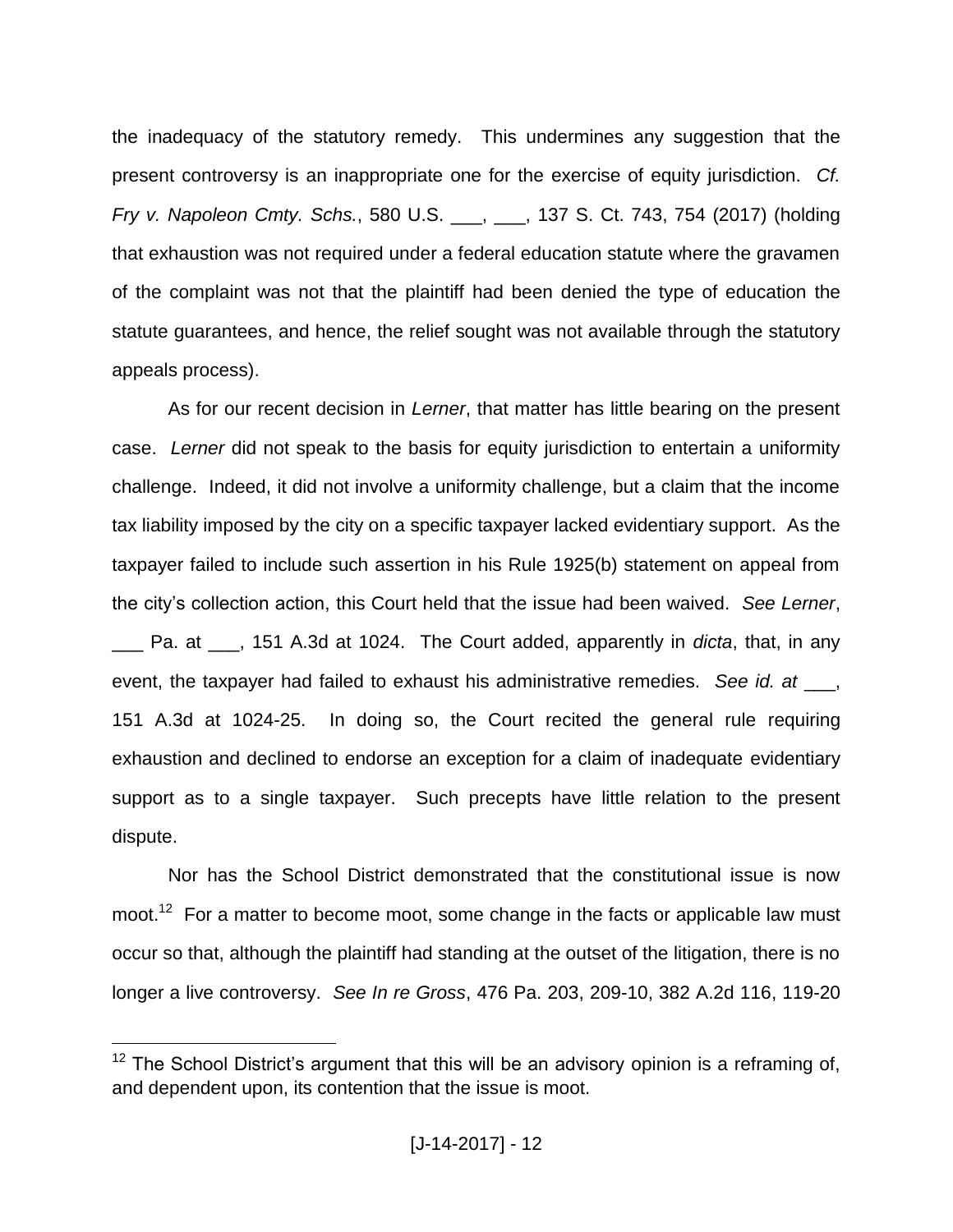(1978). Here, the School District advances its mootness argument by asserting that, in the context of the district's individual appeals to the common pleas court, Appellants have now raised – as new matter in responsive pleadings – the same constitutional claim they assert here. S*ee* Application to Quash at 19. Those responsive pleadings, however, were filed before the present action was commenced in May 2014. *See Upper Merion School Dist. v. Montgomery Cnty. Bd. of Assessment Appeals*, Intervenor's Answer and New Matter dated March 8, 2013, at ¶¶8-15, *reprinted in* Application to Quash at Exh. A. They therefore cannot have caused litigation that once involved a live controversy to become moot. Finally, there is no suggestion in the record or in the parties' briefs that, since the filing of the present appeal, the common pleas court has resolved the merits of Appellants' constitutional claim.

For the reasons given above, we reject the School District's various contentions that the trial court could not have entertained the complaint in its equity jurisdiction, and we deny its motion to quash the appeal. Accordingly, our ability to assess the merits of Appellants' Uniformity Clause challenge – the only issue accepted for review – remains unimpeded by any threshold question the School District has raised.

### **III. Tax Uniformity**

As reflected above, an important aspect of this dispute involves the manner in which the Commonwealth Court has understood this Court's pronouncements regarding the comparative tax-fairness requirements of the Uniformity Clause and the federal Equal Protection Clause. Appellants forcefully argue that, in a series of decisions, the intermediate court has misconstrued our analysis and holding in *Downingtown*. Thus, it is helpful to first review the relevant facets of that opinion and clarify their significance.

The *Downingtown* Court recited the foundational and longstanding principle that "a taxpayer is entitled to relief under the Uniformity Clause where his property is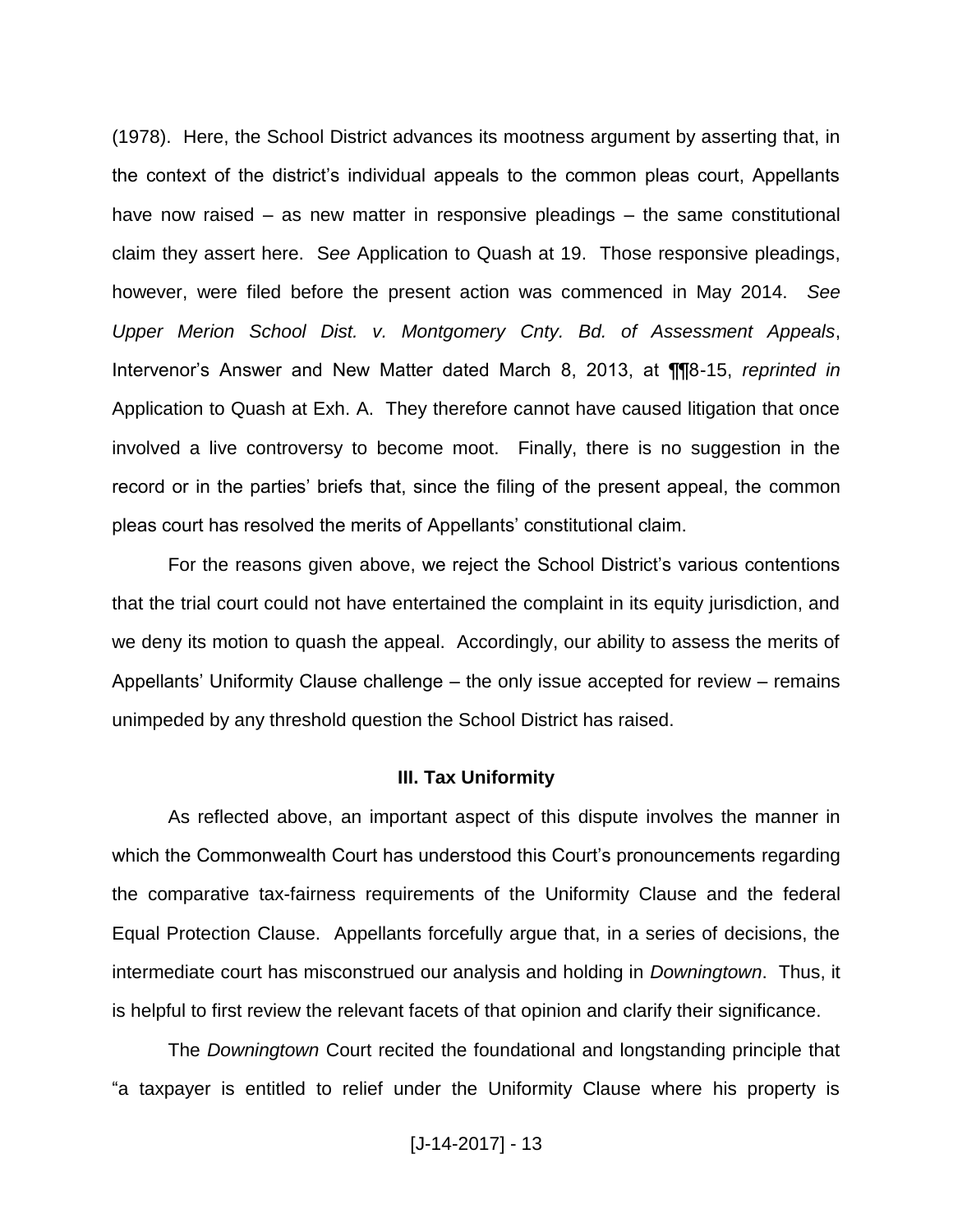assessed at a higher percentage of fair market value than other properties throughout the taxing district." *Downingtown*, 590 Pa. at 466, 913 A.2d at 199 (citing *In re Harleigh Realty Co.*, 299 Pa. 385, 388, 149 A. 653, 654 (1930)); *see Appeal of F.W. Woolworth Co.*, 426 Pa. 583, 587, 235 A.2d 793, 795 (1967) (recognizing that "uniformity has at its heart the equalization of the ratio among all properties in the district"), *quoted in Downingtown*, 590 Pa. at 468, 913 A.2d at 200. The Court explained, further, that "[t]his precept is based upon the general principle that taxpayers should pay no more or less than their proportionate share of government." *Downingtown*, 590 Pa. at 466, 913 A.2d at 199 (citing *Deitch Co. v. Bd. of Prop. Assessment, Appeals & Review of Allegheny Cnty.*, 417 Pa. 213, 220, 209 A.2d 397, 401 (1965)). The Court continued:

While every tax is a burden, it is more cheerfully borne when the citizen feels that he is only required to bear his proportionate share of that burden measured by the value of his property to that of his neighbor. This is not an idle thought in the mind of the taxpayer, nor is it a mere speculative theory advocated by learned writers on the subject; but it is a fundamental principle written into the Constitutions and statutes of almost every state in this country.

*Id.* at 466, 913 A.2d at 199 (quoting *Del. L. & W. R. Co.'s Tax Assessment*, 224 Pa. 240, 243, 73 A. 429, 430 (1909)).

Thus, traditionally a taxpayer was able to prove non-uniformity – and thereby have the subject property's assessment lowered – through evidence, often in the form of expert testimony, relating to the assessment ratios of comparable properties in the same neighborhood, or more generally, in the taxing district at large. This is because all realty is a single class entitled to uniform treatment. *See id.* at 467, 913 A.2d at 199 (citing *In re Brooks Bldg.*, 391 Pa. 94, 101, 137 A.2d 273, 276 (1958); *Keebler Co. v. Bd. of Revision of Taxes of Phila.*, 496 Pa. 140, 142, 436 A.2d 583, 584 (1981)).

One of the primary issues in *Downingtown* arose due to an amendment to the State Tax Equalization Board Law, *see* 71 P.S. §§1709.1500-1709.1521 (formerly 72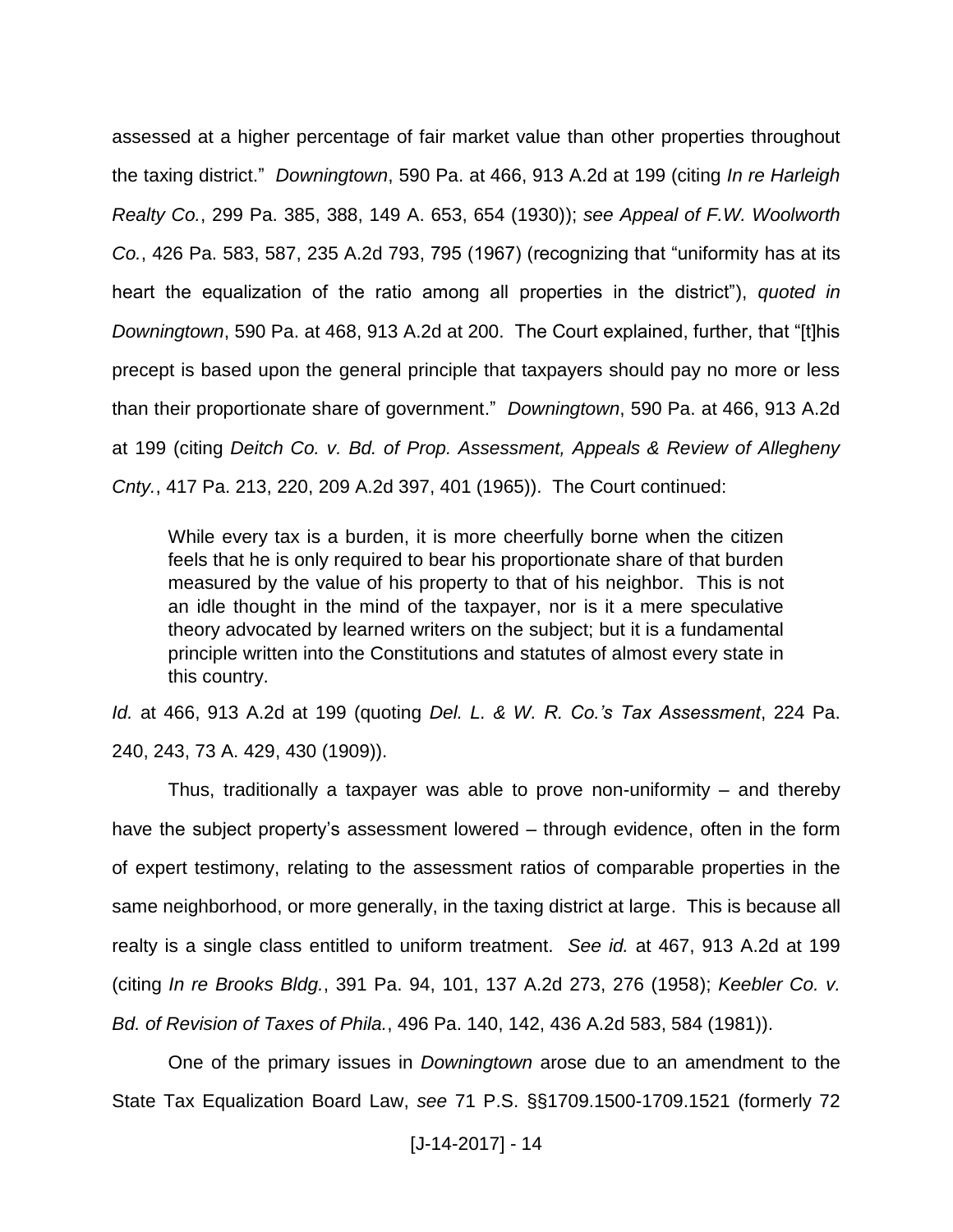P.S. §§4656.1-4656.17), pursuant to which the STEB was required to calculate the CLR annually for each county in Pennsylvania. The issue was whether that provision should be understood to displace the traditional method, summarized above, for a property owner to demonstrate a disproportionately high assessment ratio as compared to other properties in the taxing district. *See Downingtown*, 590 Pa. at 468, 913 A.2d at 200 ("This legislative revision raised the question of whether the traditional expert-witness approach to proving non-uniformity was still viable."). The availability of a stateprovided countywide CLR could potentially be seen as eliminating the need for, or relevance of, evidence of the assessment ratios of comparable properties.

*Downingtown* rejected that premise and clarified that, regardless of the CLR as calculated by the STEB, property owners may nonetheless be entitled to relief in a judicial or quasi-judicial proceeding if they can show their parcels are over-assessed as compared to other, comparable properties. Further, in this setting taxpayers could make such a showing without having to include all *types* of properties in their analysis. The Court's recognition that such methodology remained viable notwithstanding the 1982 legislative change rested on the dual observations that the federal Equal Protection Clause guarantees this level of protection to property owners, and it also sets the constitutional "floor" for the protection of property owners' rights under the Uniformity Clause. *See id.* at 469-70, 913 A.2d at 200-01; *see also id.* at 475 n.17, 913 A.2d at 205 n.17 (explaining that, because the Equal Protection Clause sets the floor for state protections, "federal [equal protection] principles are incorporated into state uniformity doctrine").

Notably, *Downingtown* never suggested that the *government* could divide the realty within a taxing district into multiple sub-classifications and either apply disparate assessment ratios to the different sub-classifications, or otherwise systematically treat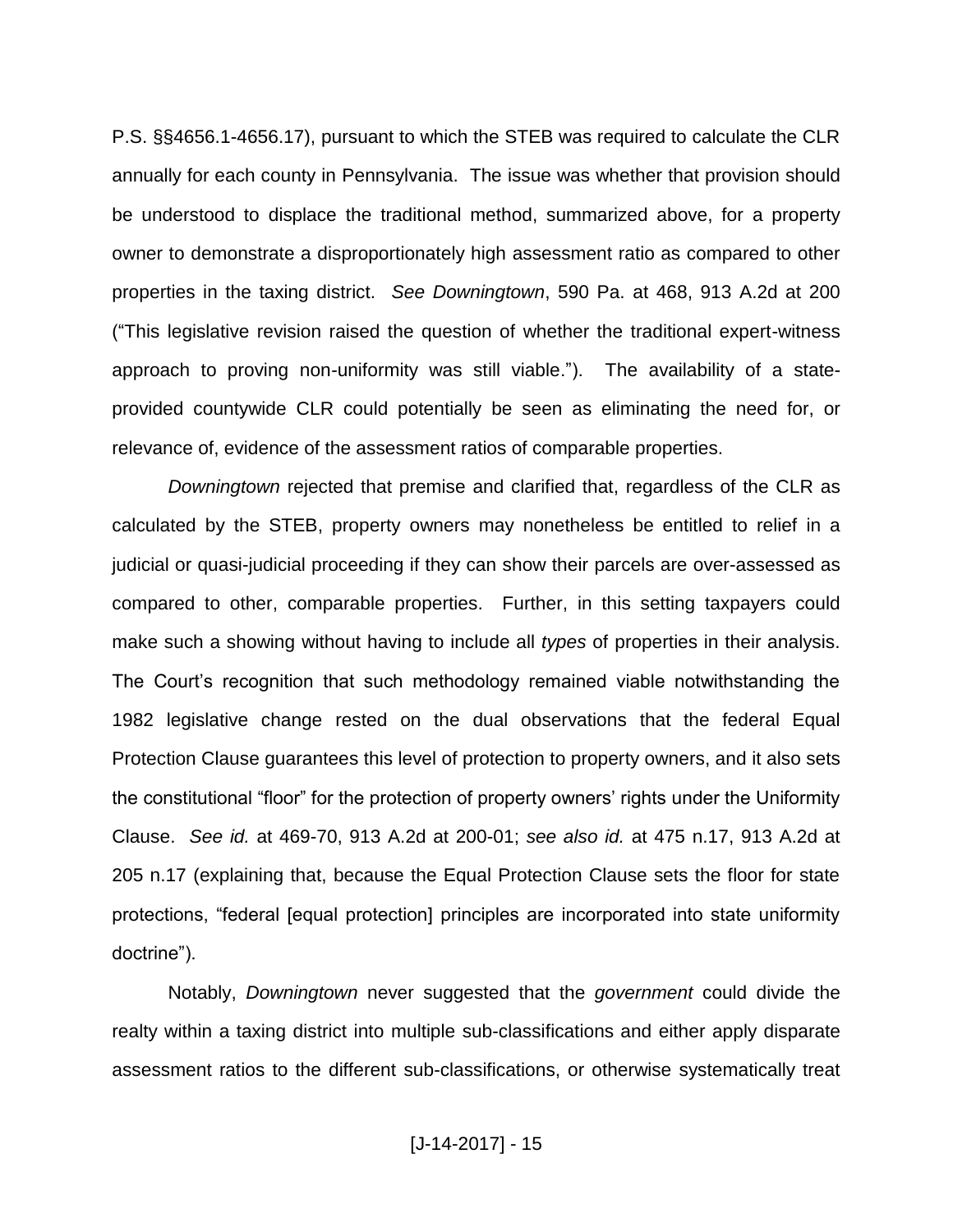them differently. Indeed, long before the decision in *Downingtown* was announced, it was an established feature of Pennsylvania uniformity jurisprudence that "all real estate is a constitutionally designated class entitled to uniform treatment and the ratio of assessed value to market value adopted by the taxing authority must be applied equally and uniformly to all real estate within the taxing authority's jurisdiction." *Westinghouse Elec. Corp. v. Bd. of Prop. Assessment, Appeals & Review of Allegheny Cnty.*, 539 Pa. 453, 469, 652 A.2d 1306, 1314 (1995) (citing *McKnight Shopping Ctr., Inc. v. Bd. of Prop. Assessment, Appeals & Review of Allegheny Cnty.*, 417 Pa. 234, 209 A.2d 389 (1965)); *see also Clifton*, 600 Pa. at 686-87, 969 A.2d at 1212 ("[T]his Court has consistently interpreted the uniformity requirement of the Pennsylvania Constitution as requiring all real estate to be treated as a single class entitled to uniform treatment."). While this may at first seem incongruous, it is the inevitable result of the circumstance that the Uniformity Clause views all property as a single class and simultaneously incorporates federal Equal Protection guarantees as a constitutional floor.

Upon review of the manner in which the *Downingtown* decision has since been applied, it appears that the following passage has led to some controversy:

[W]hile . . . this Court has interpreted the Uniformity Clause as precluding real property from being divided into different classes for purposes of systemic property tax assessment, we do not find that this general uniformity precept eliminates any opportunity or need to consider meaningful sub-classifications as a component of the overall evaluation of uniform treatment in the application of the taxation scheme. Indeed, this would represent an impermissible departure from federal equal protection jurisprudence, which sets the floor for Pennsylvania's uniformity assessment.

*Downingtown*, 590 Pa. at 469, 913 A.2d at 200. Read against *Downingtown*'s facts, the above principle relates to the scope of evidence an aggrieved taxpayer may adduce during an assessment appeal, and concomitantly, the scope of evidence a court should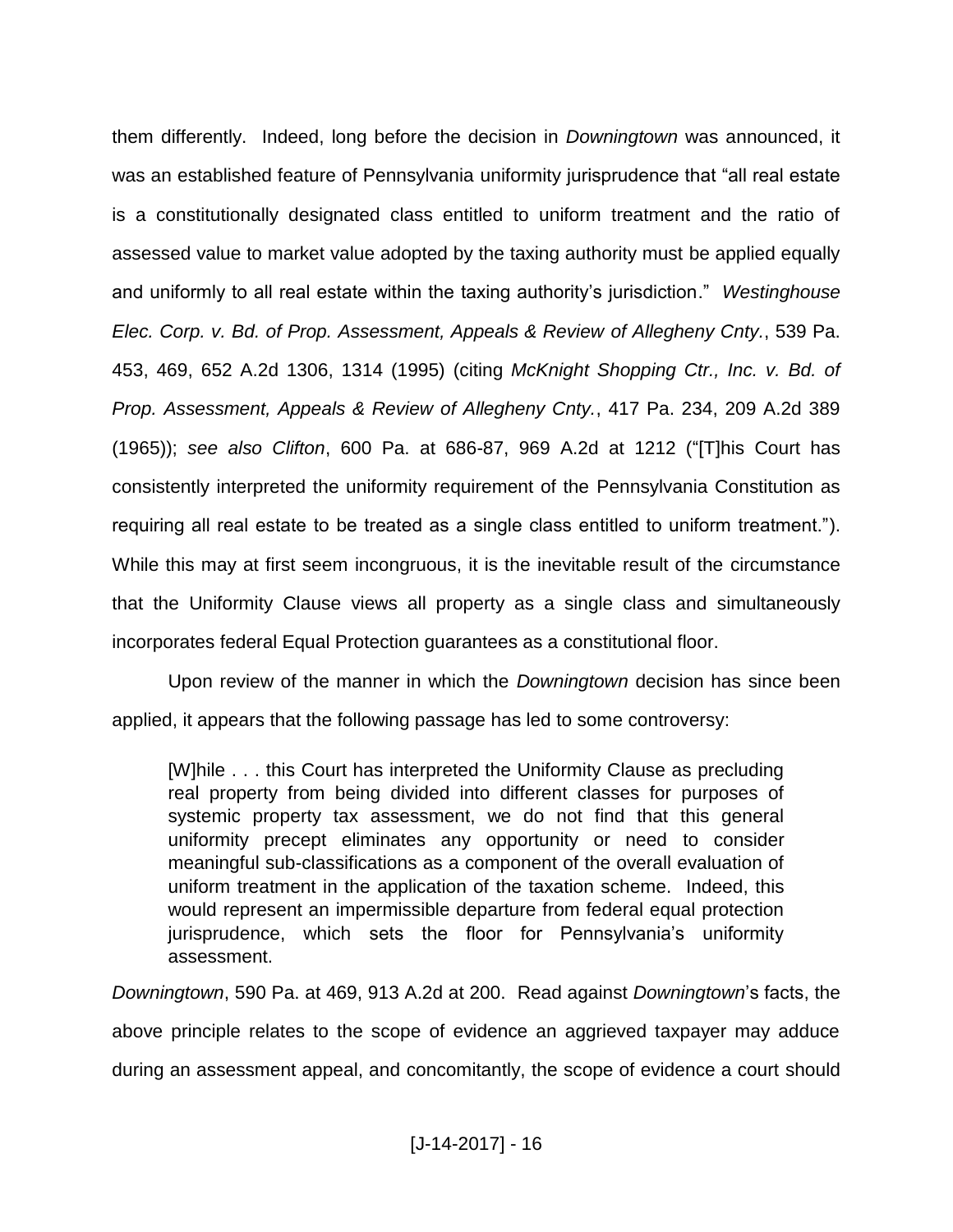consider in determining whether the taxpayer is entitled to relief in the form of a reduced assessment. *See generally Chartiers Valley Indus. & Commercial Dev. Auth. v. Allegheny Cnty.*, 963 A.2d 587, 592 (Pa. Cmwlth. 2008). The observation that these types of proofs are relevant was intended to maintain the longstanding protection of taxpayers from high assessment ratios as compared with those of comparable properties, and to promote harmony with equal protection principles, not as a means of empowering the government to systematically engage in disparate treatment of subclassifications of property.

The Commonwealth Court has evidently understood the pronouncement in the latter, incorrect, way. In *Weissenberger*, the Commonwealth Court relied on the passage for the position that a taxing district could, in deciding which assessments to appeal, engage in differential treatment of various sub-classifications of property as the district embarked on a years-long program of appealing assessments by property subgroup on a rotating basis. *See Weissenberger*, 62 A.3d at 506-07. Thus, the court found that the district's policy of concentrating only on apartment complexes during the relevant year did not give rise to a potential uniformity violation.

*Springfield* made this interpretation of Downingtown explicit, stating that "[t]he Uniformity Clause 'does not require equalization across all sub-classifications of real property.'" *Springfield*, 101 A.3d at 849 (quoting *Downingtown*, 590 Pa. at 469 n.9, 913 A.2d at 201 n.9). In fact, however, the *Downingtown* footnote quoted in *Springfield* had only characterized the federal Equal Protection Clause in such terms. It never indicated that the Uniformity Clause permits the government to sub-classify properties since, as even *Springfield* acknowledged, "[u]nder the Uniformity Clause, all real estate must be treated as a single class entitled to uniform treatment." *Id.* at 847 (citing *Clifton*, 600 Pa. at 686-87, 969 A.2d at 1212).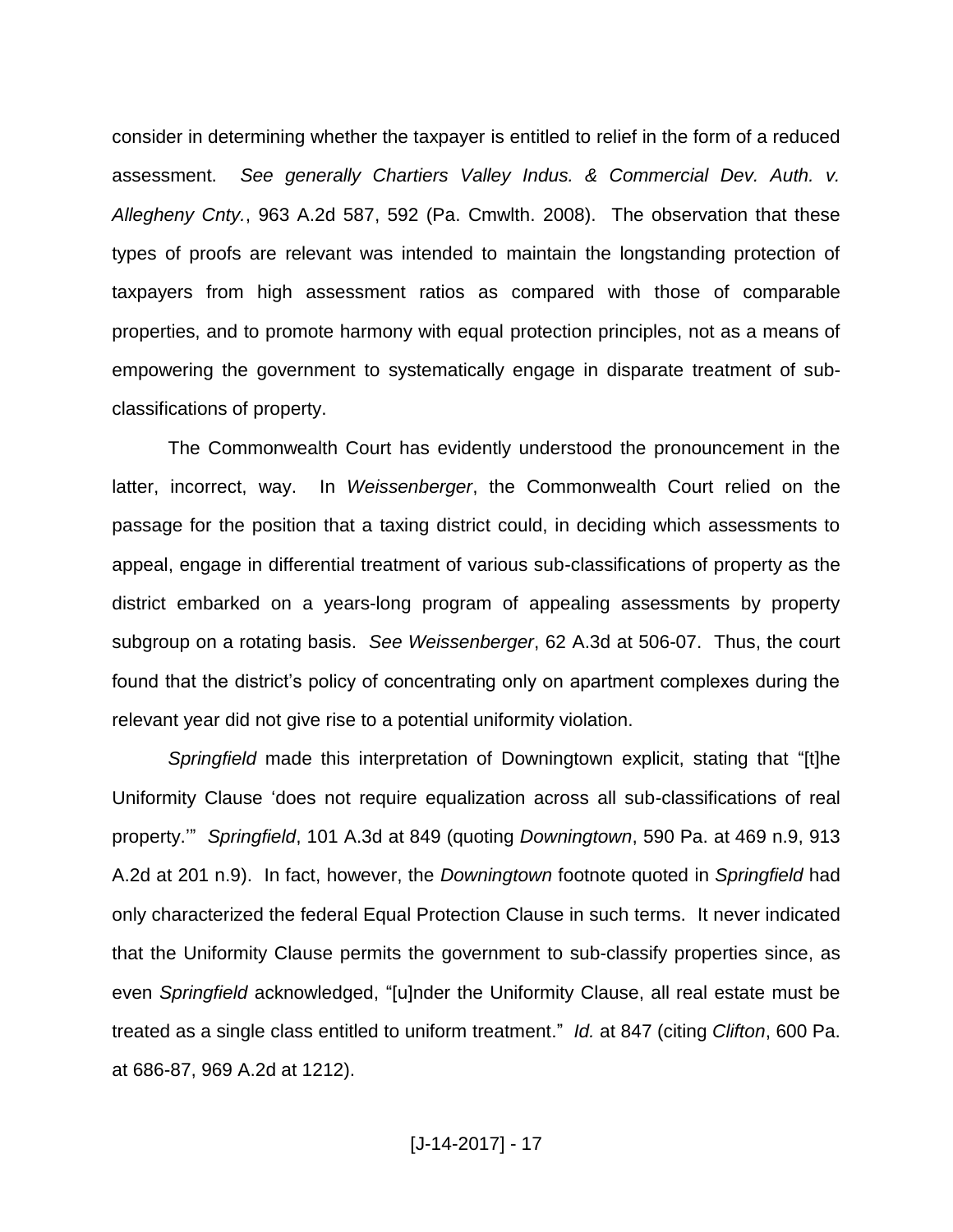Relatedly, the *Springfield* court also addressed the standard for determining the permissibility of a government program which, in its operation, treats different property sub-classifications in a disparate manner. It acknowledged *Downingtown*'s explanation that the Uniformity Clause entails a "prevailing requirement that similarly situated taxpayers should not be *deliberately* treated differently by taxing authorities." *Downingtown*, 590 Pa. at 470, 913 A.2d at 201 (emphasis added). In this respect, *Downingtown* explained that, "[i]n this context, the term 'deliberate' *does not exclusively connote* wrongful conduct, but also includes any intentional or systematic method of enforcement of the tax laws." *Id.* at 470 n.10, 913 A.2d at 201 n.10 (emphasis added). Inexplicably, *Springfield* referenced this portion of *Downingtown* as indicating that "[t]he term 'deliberate' in this context *connotes* 'wrongful conduct,'" *Springfield*, 101 A.3d at 847 (emphasis added) – the opposite of what *Downingtown* had actually said.<sup>13</sup>

In view of the above, we find it useful to summarize two principles articulated in *Downingtown* and *Clifton* which are presently relevant. First, all property in a taxing district is a single class, and, as a consequence, the Uniformity Clause does not permit the government, including taxing authorities, to treat different property subclassifications in a disparate manner. *See Clifton*, 600 Pa. at 686-87, 969 A.2d at 1212; *accord Westinghouse*, 539 Pa. at 469, 652 A.2d at 1314. Second, this prohibition applies to any intentional or systematic enforcement of the tax laws, and is not limited solely to wrongful conduct. *See Downingtown*, 590 Pa. at 470 n.10, 913 A.2d at 201 n.10 (citing *Beattie*, 589 Pa. at 119-20, 907 A.2d at 523).

<sup>&</sup>lt;sup>13</sup> Our disapproval of *Springfield*'s interpretation of this Court's precedent should not be equated to disagreement with the result it reached. In *Springfield*, the property owners challenged a school district's policy of using of a monetary threshold to decide which properties to appeal. *See id.* They did not allege a scheme involving disparate treatment of property sub-classifications drawn according to property type or the status of its owner as a resident or non-resident of the taxing district.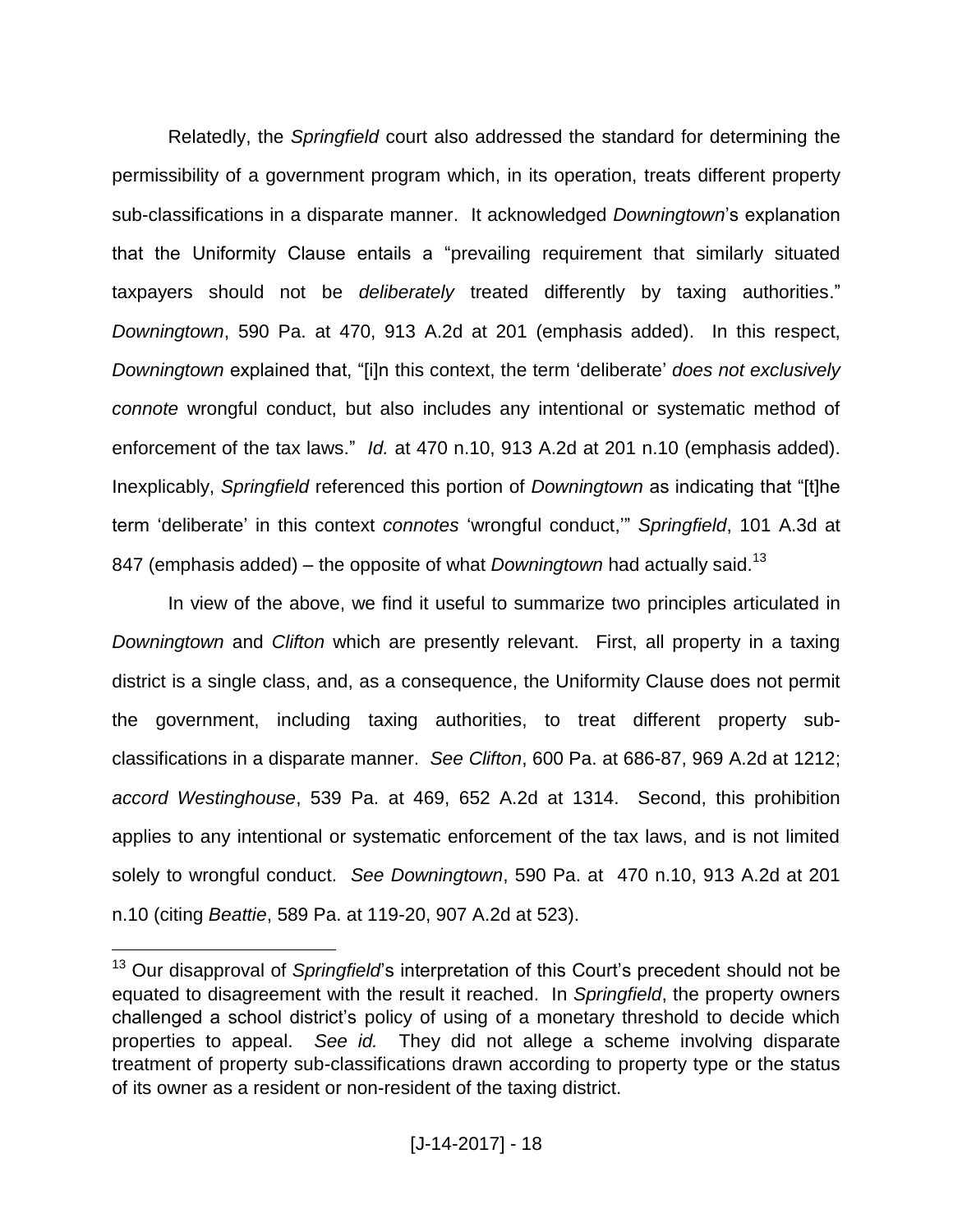Here, Appellants argue that the School District has undertaken an approach which systematically treats commercial properties differently from other types of parcels, most notably single-family homes. They assert that, while 80 percent of such homes in the district are under-assessed – and that the assessment ratio of many of those homes departs from the CLR by an even greater percentage than the assessment ratios of Appellants' properties – the School District has chosen, for financial and political reasons, to ignore single-family homes and concentrate only on commercial properties. *See* Complaint at 10-13, ¶¶42-44, 52-53 (reflecting allegations to this effect). Appellants indicate that, even though the appeals are aimed at conforming their assessments to the CLR, uniformity is harmed when appropriately assessed properties bear the tax burden for under-assessed properties.

To the extent enhanced tax revenue is a driving motivation, Appellants proffer that the School District has neutral, non-discriminatory ways of increasing revenue, including appealing assessments proportionally by property type rather than only targeting commercial properties, raising the millage rate, or pressuring the County, through litigation if necessary, to undertake a countywide reassessment. *See, e.g.*, *City of Lancaster*, 143 Pa. Cmwlth. at 499-500, 599 A.2d at 301 (ordering a countywide reassessment in response to a complaint by taxing districts).

Several economics professors, as *amici* supporting reversal, add that the School District's strategy results in a higher effective tax rate for apartment complexes than for single-family homes, which they say is regressive because at least part of the increased tax burden is passed on to renters, who are generally poorer than single-family homeowners. *See* Brief of *Amici* Dr. Jesus Fernandez-Villaverde, *et al.*, at 4-6. In a similar vein, another *amicus* supporting reversal discusses alleged instances where raised assessments – agreed to in settlement by the property owner so as to avoid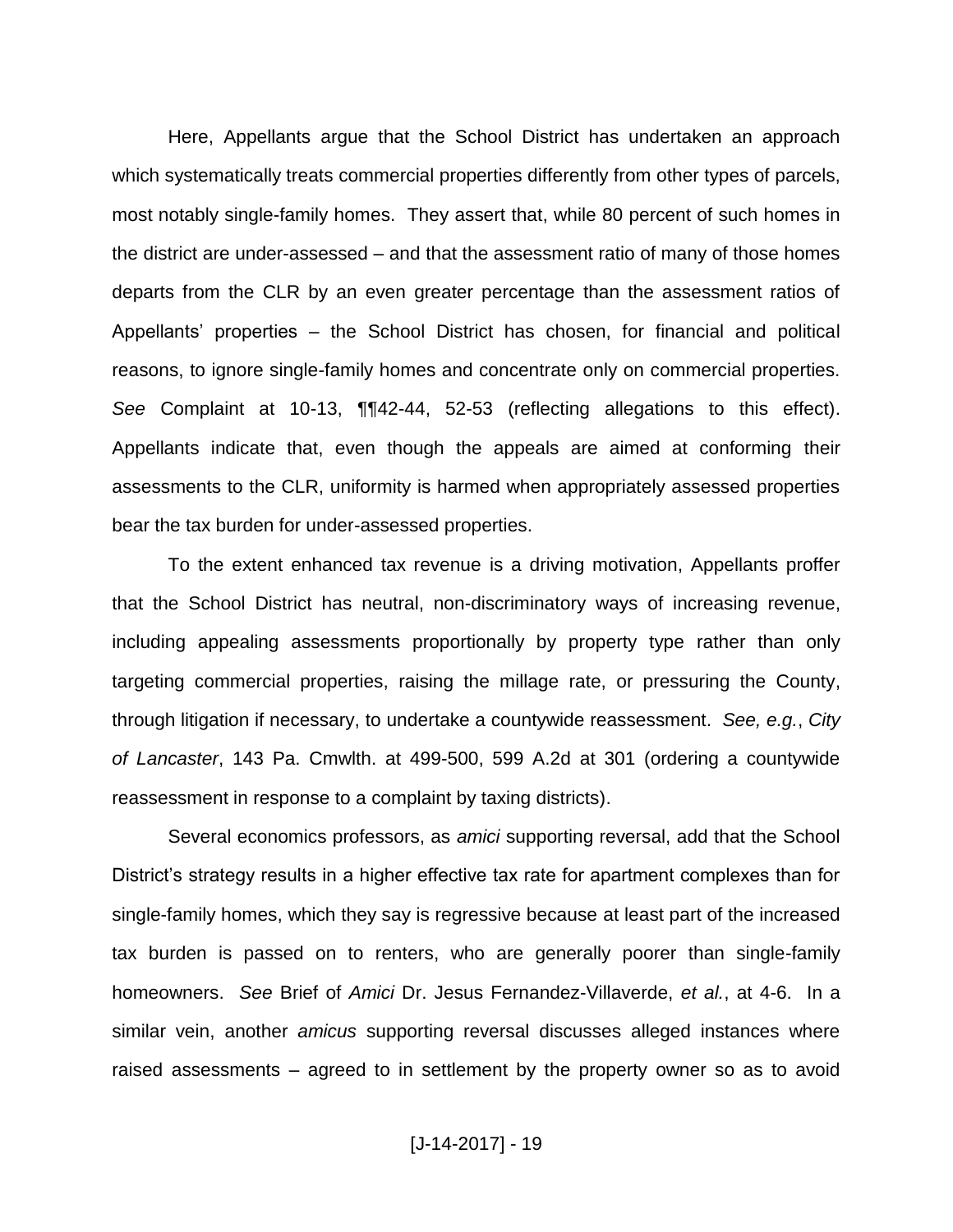additional litigation costs notwithstanding a favorable ruling by the board of assessment appeals – led to higher rents which, in turn, forced poorer residents out of the apartments. *See* Brief of *Amicus* Pennsylvania Apartment Association, at 2-3.<sup>14</sup>

The School District responds that its practice is constitutionally permissible because the sub-classification it has created is neither arbitrary nor capricious, but is based on reasonable economic and financial objectives involving the raising of public revenue and the prospect of recouping its appeal costs. That being the case, the district continues, Appellants' allegations do not give rise to a uniformity violation as a matter of law.<sup>15</sup>

The School District additionally forwards an absurd-results argument, indicating that if it is prevented from taking these financial considerations into account when deciding which assessments to appeal, it would have to appeal every under-assessed property in the district, which is impossible as a practical matter and, thus, cannot have been what the Legislature intended when it enacted the Assessments Law. Separately, the district maintains Appellants have requested the wrong relief, as they have asked for an injunction to prevent it from exercising its rights under Section 8855 rather than seeking a countywide reassessment.

Several *amici* favoring affirmance observe that assessment appeals, whether by a taxing authority or an individual property owner, always enhance uniformity by lowering the coefficient of dispersion (the "COD") – that is, the average variance from

<sup>14</sup> Additional *amicus* briefs favoring reversal have been submitted by King of Prussia Associates, Pennsylvania Retailers' Association, Brandywine Realty Trust, and several business associations led by the Pennsylvania Chamber of Business and Industry. They argue that targeting commercial properties results in economic harm to the region.

<sup>&</sup>lt;sup>15</sup> In making this argument the School District relies on various Commonwealth Court decisions. While we may consider those decisions, they do not bind us. *See Six L's Packing Co. v. WCAB (Williamson)*, 615 Pa. 615, 630, 44 A.3d 1148, 1157 (2012).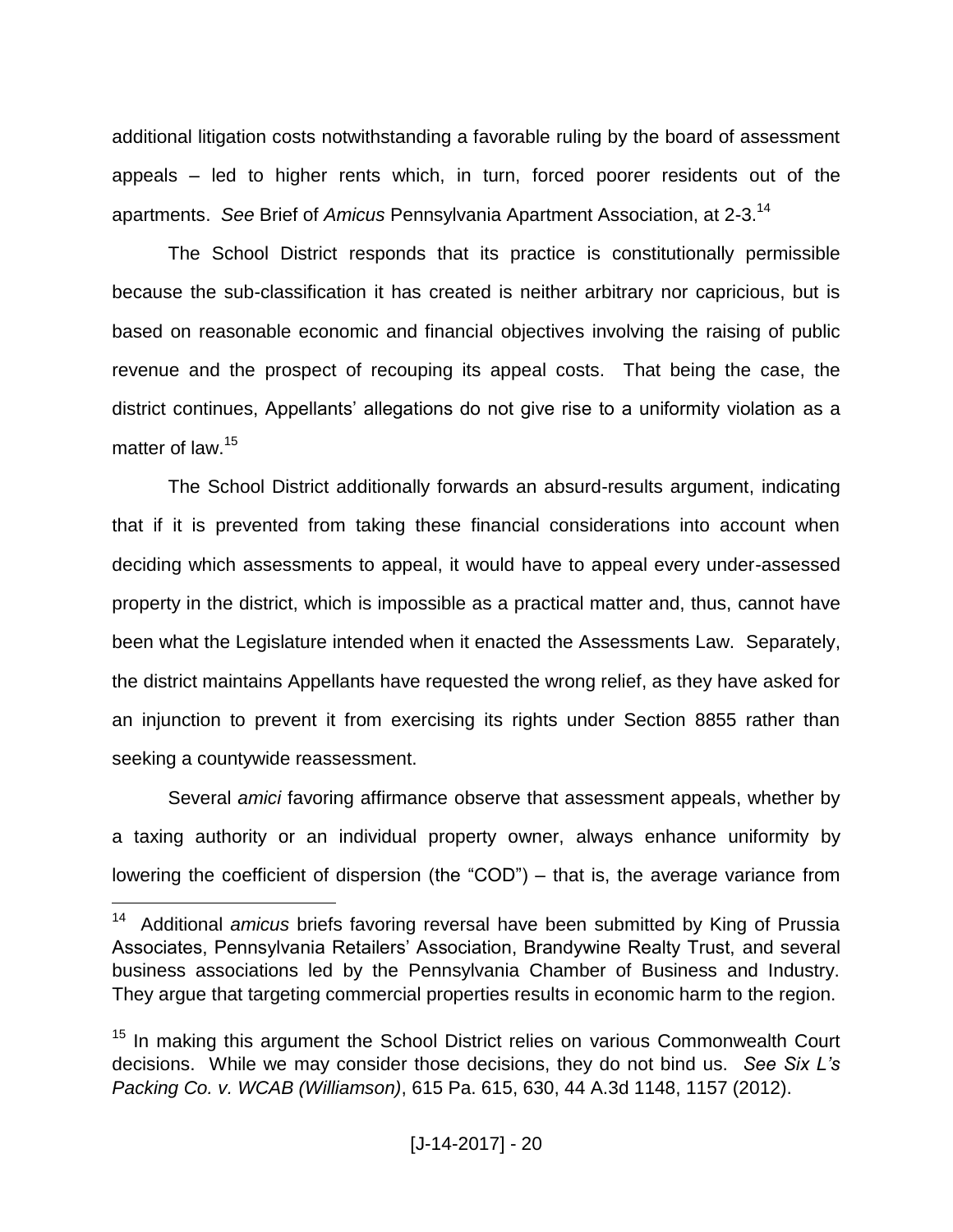the common assessment ratio in a district. *See Beattie*, 589 Pa. at 131 n.7, 907 A.2d at 530 n.7 ("A low [COD] . . . indicates that the parcels under consideration are being assessed at close to an equal rate."). They conclude Appellants' complaint was deficient because it did not aver that the School District's actions would increase the COD. *See* Brief of *Amicus* Pennsylvania Economy League at 7; Brief of *Amici* Crestwood Area School District, *et al.*, at 18, 27; *see also id.* at 5-13 (arguing that all assessment appeals enhance uniformity, and hence, it is a failure to appeal which perpetuates any non-uniformity extant in a taxing district).<sup>16</sup>

Initially, we reject the School District's suggestion that the only alternative to its alleged course of action is to appeal all property assessments in the district. There are other, nondiscriminatory, methods of deciding which properties to appeal. Insofar as the School District argues Appellants were required to demand a countywide reassessment or nothing at all, the district grounds this concept on the ruling in *Smith v. Carbon County Board of Assessment Appeals*, 10 A.3d 393 (Pa. Cmwlth. 2010). *Smith* – which in any event is not binding, *see supra* note 15 – is not directly apposite to the present matter. It pertained to a single property and did not involve any allegation along the lines of that made by Appellants here regarding intentional, systemic disparate treatment of a sub-classification of properties.

More centrally, we are not persuaded that the conventional rational-basis standard advanced by the School District, a common feature of equal protection

<sup>16</sup> Other school districts have also filed *amicus* briefs favoring affirmance, as has the Pennsylvania School Boards Association. These *amici* generally emphasize the importance of upholding taxing districts' Section 8855 right to appeal assessments as a means of ensuring the availability of adequate revenues. One group of school districts also dispute the concept that a higher assessment will lead to raised rents. They argue that rents are determined by market forces alone. *See* Brief of *Amici* Allentown School District *et al.*, at 2.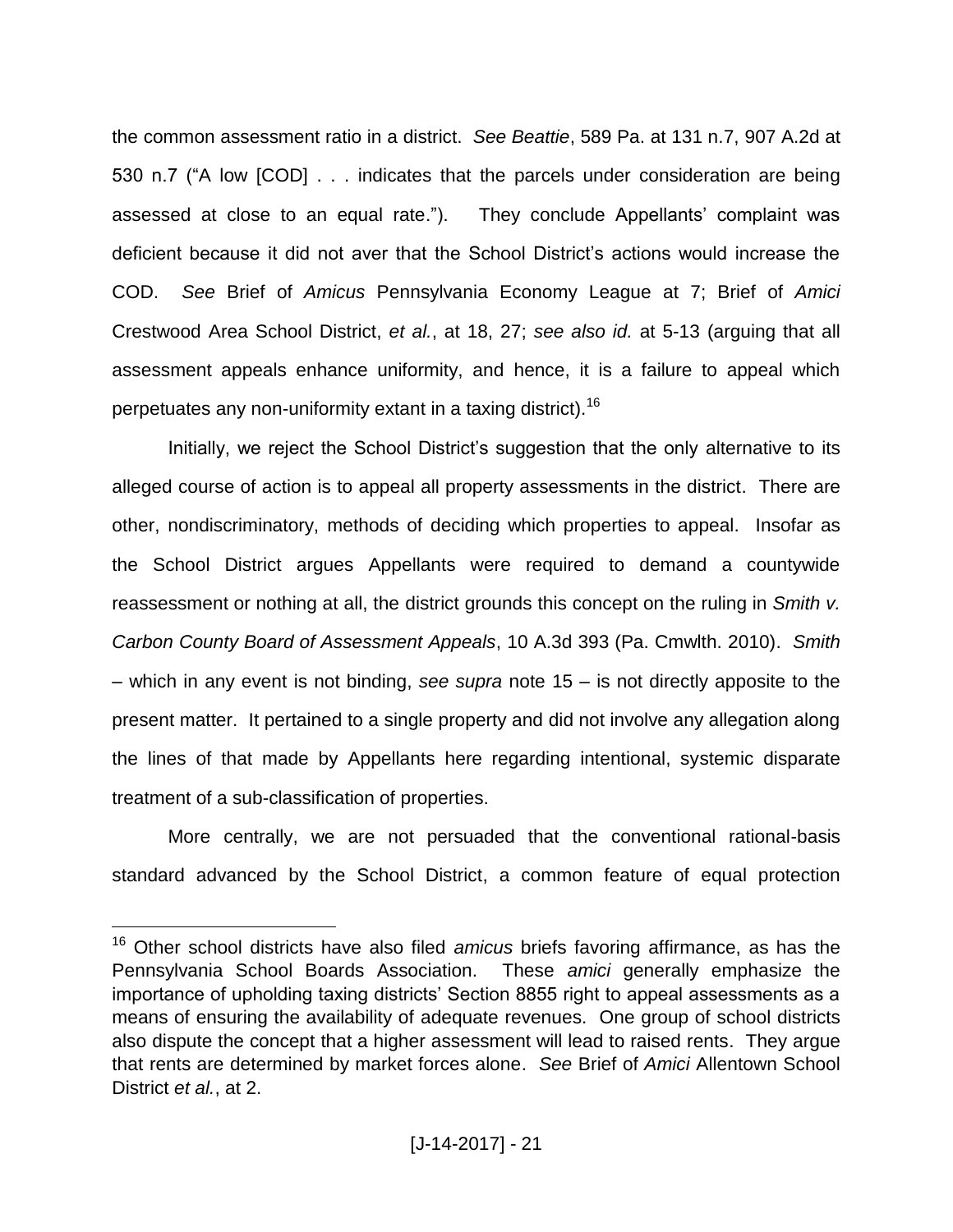jurisprudence, applies in a dispute such as this. In *Clifton* the Court initially acknowledged the General Assembly's power to classify, even in matters of taxation, so that a taxpayer generally must demonstrate that the classification "is unreasonable and not rationally related to any legitimate state purpose." *Clifton*, 600 Pa. at 685, 969 A.2d at 1211 (citing *Wilson Partners, L.P. v. Bd. of Fin. & Revenue*, 558 Pa. 462, 471, 737 A.2d 1215, 1220 (1999)). Importantly, the Court then cautioned that property taxes are "different" because "real property **is** the classification," *id.* at 686, 969 A.2d at 1212 (emphasis in original), with the consequence, stated above, that all real estate in a taxing district is constitutionally entitled to uniform treatment. *See id.* at 686-87, 969 A.2d at 1212 ("[T]his Court has consistently interpreted the uniformity requirement of the Pennsylvania Constitution as requiring all real estate to be treated as a single class entitled to uniform treatment."); *id.* at 707, 969 A.2d at 1224 (reaffirming that "all property must be taxed uniformly, with the same ratio of assessed value to actual value applied throughout the taxing jurisdiction").

*Clifton* recognized the above-quoted passage of *Downingtown* as suggesting this Court has "retreated from such an absolutist approach" eschewing subdivision in all contexts, *id.* at 688, 969 A.2d at 1212-13 – and, indeed, the School District interprets that aspect of *Clifton* as having opened the door to governmental sub-classifications. *See* Brief for Appellees at 23. As we read *Clifton*, however, it properly understood the limited significance of the "meaningful sub-classifications" phraseology in *Downingtown* as relating solely to evidence which a court may consider in the context of an individual assessment appeal. To the extent any other interpretation can be gleaned from *Clifton*, it is *dicta*, as *Clifton* itself found a uniformity violation where a facially constitutional law,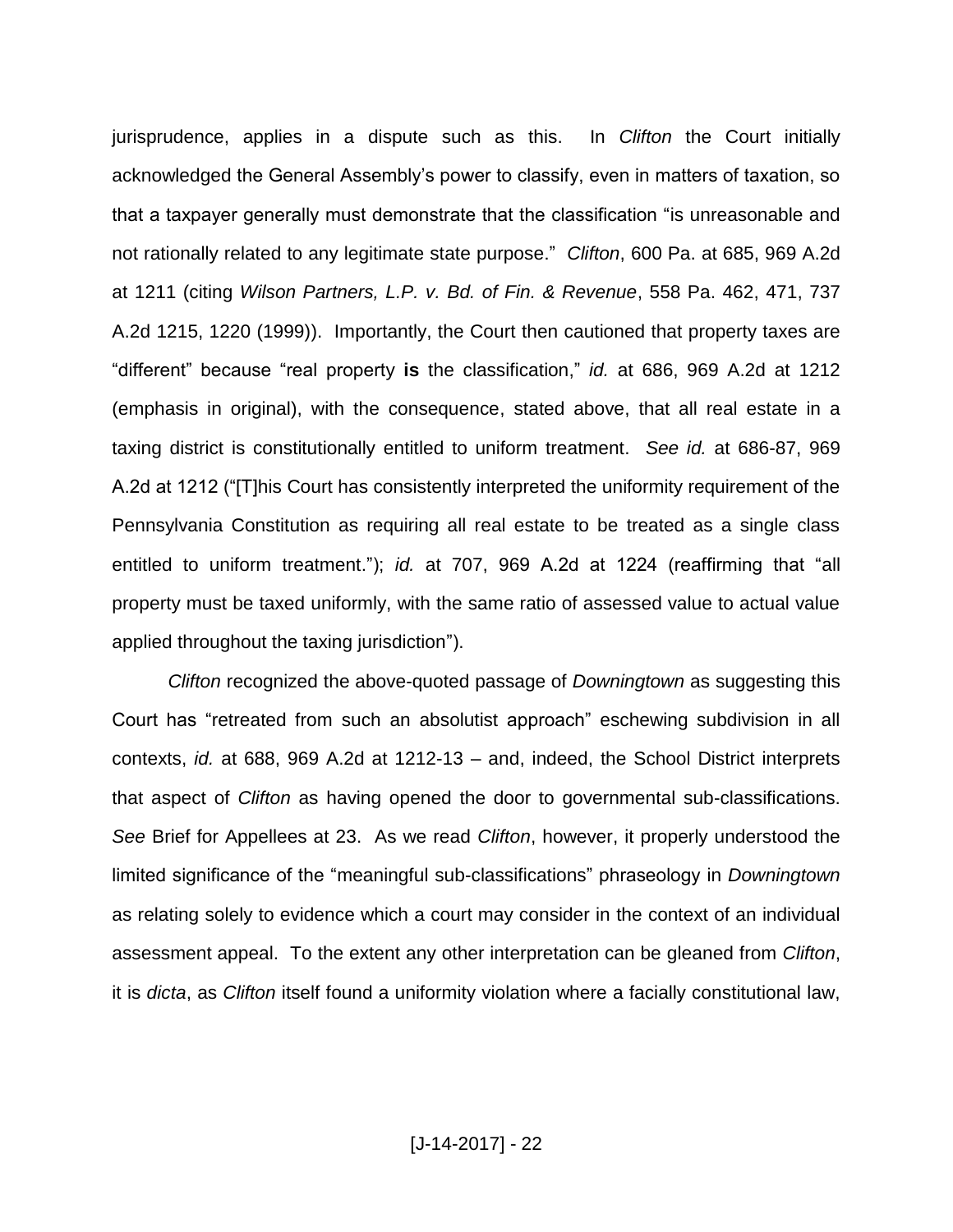as applied, gave rise to differing assessment ratios for different sub-classifications of property. *See Clifton*, 600 Pa. at 702-03, 969 A.2d at 1221-22.<sup>17</sup>

From the two *Downingtown/Clifton* precepts we have discussed – that all real estate in a taxing district forms a single collective class to be treated uniformly, and that systematic disparate enforcement of the tax laws based on property sub-classification, even absent wrongful conduct, is constitutionally precluded – it follows that a taxing authority is not permitted to implement a program of only appealing the assessments of one sub-classification of properties, where that sub-classification is drawn according to property type – that is, its use as commercial, apartment complex, single-family

<sup>17</sup> In a separate portion of the *Downingtown* opinion, the Court found a statutory provision unconstitutional because, in its operation, it led to two groups of properties being subject to different assessment ratios. The Court indicated that the distinction was "arbitrary" because it was not based on any "legitimate distinction" between the targeted sub-class and all other properties. *Downingtown*, 590 Pa. at 475, 913 A.2d at 205. The School District presently seizes on this language as supposedly engrafting onto uniformity jurisprudence a new rule whereby sub-classifications are permitted so long as they are not "arbitrary." *See* Brief for Appellees at 22, 40, 42.

As Appellants argue, the School District's position reflects a substantial misreading of *Downingtown*. *Downingtown* correctly stated a standard emanating from the Equal Protection Clause – the precepts of which, again, are incorporated into the Uniformity Clause – and held that the statute failed that standard. It would be improper to infer that that holding as stated somehow overrides the established principle that the Uniformity Clause precludes *all* sub-classifications of real estate within a taxing district. Drawing such inference, as the School District attempts to do here, is directly contrary to the remainder of the *Downingtown* opinion, which affirmed that equalization of the assessment ratio of *all* property within a district was "of the essence of equalization, and thus, uniformity." *Downingtown*, 590 Pa. at 468, 913 A.2d at 200 (citing *Woolworth*, 426 Pa. at 587, 235 A.2d at 795). Indeed, this latter precept is consistent with longestablished uniformity jurisprudence, *see, e.g.*, *In re Lower Merion Twp.*, 427 Pa. 138, 143, 233 A.2d 273, 276 (1967) (clarifying that "real estate as a subject for taxation may not validly be divided into different classes"); *see also id.* at 143-47, 233 A.2d at 276-78 (developing that this constitutional tenet has been in place since 1909 and reaffirmed by this Court on multiple occasions), and this Court plainly had no intention of discarding it.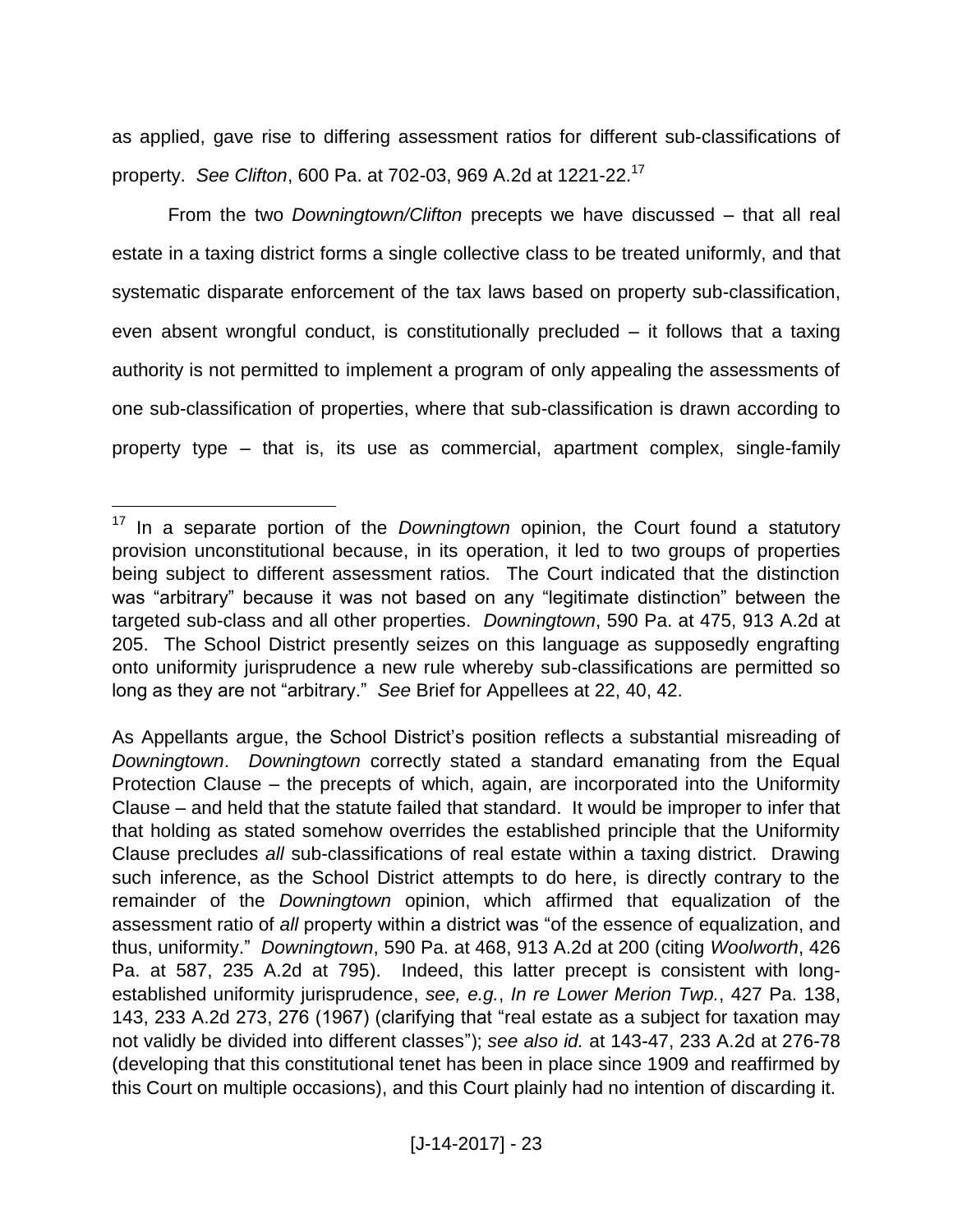residential, industrial, or the like. We do not overlook that Section 8855 gives the School District a statutory right to appeal assessments; our point is that this alone cannot justify an action which the Uniformity Clause prohibits.<sup>18</sup> The restrictions imposed by that aspect of our organic law limit the manner in which otherwise legitimate statutory powers may be utilized in practice. *See Downingtown*, 590 Pa. at 474-75, 913 A.2d at 204 (confirming that demands of uniformity take precedence over statutory requirements (quoting *Brooks Building*, 391 Pa. at 101, 137 A.2d at 276)); *see also Alco Parking Corp. v. City of Pittsburgh*, 453 Pa. 245, 254-55, 307 A.2d 851, 856 (1973) (reciting that the Commonwealth and its political subdivisions are subject to uniformity requirements when they exercise their taxing powers), *rev'd on other grounds*, 417 U.S. 369, 94 S. Ct. 2291 (1974); *Del. L. & W. R. Co.*, 224 Pa. at 243-44, 73 A. at 430 (noting that tax uniformity principles, which require substantial tax equality, apply to the Legislature, the courts, and taxing authorities).

As noted, some of the School District's *amici* proffer that Appellants' pleadings were insufficient in that all assessment appeals reduce the COD and, in that sense, enhance uniformity. This argument overlooks that the Uniformity Clause can be independently harmed by a systematic course of disparate treatment relative to a

 $18$  To illustrate, Appellants offer that, notwithstanding the right embodied in Section 8855, the School District could not constitutionally exercise its statutory authority to systematically appeal only the assessments of properties owned by racial minorities, or by persons who have criticized the school board. *See* Brief for Appellants at 37. These examples involve wrongful conduct, unlike differential treatment for economic reasons. Indeed, the only averment in the complaint of a similar nature is the allegation relating to an improper political motivation on the part of the School District. Regardless, these examples highlight that, although Section 8855 may be facially valid, that alone does not shield the government from as-applied challenges. In this regard, we reject the suggestion that there is a constitutionally meaningful distinction between the authority to set or revise assessments, and the statutory right to appeal assessments. *See Valley Forge Towers*, No 2014-09870, *slip op.* at 3; *see also Valley Forge Towers*, 124 A.3d at 367 (quoting *Weissenberger*, 62 A.3d at 508-09).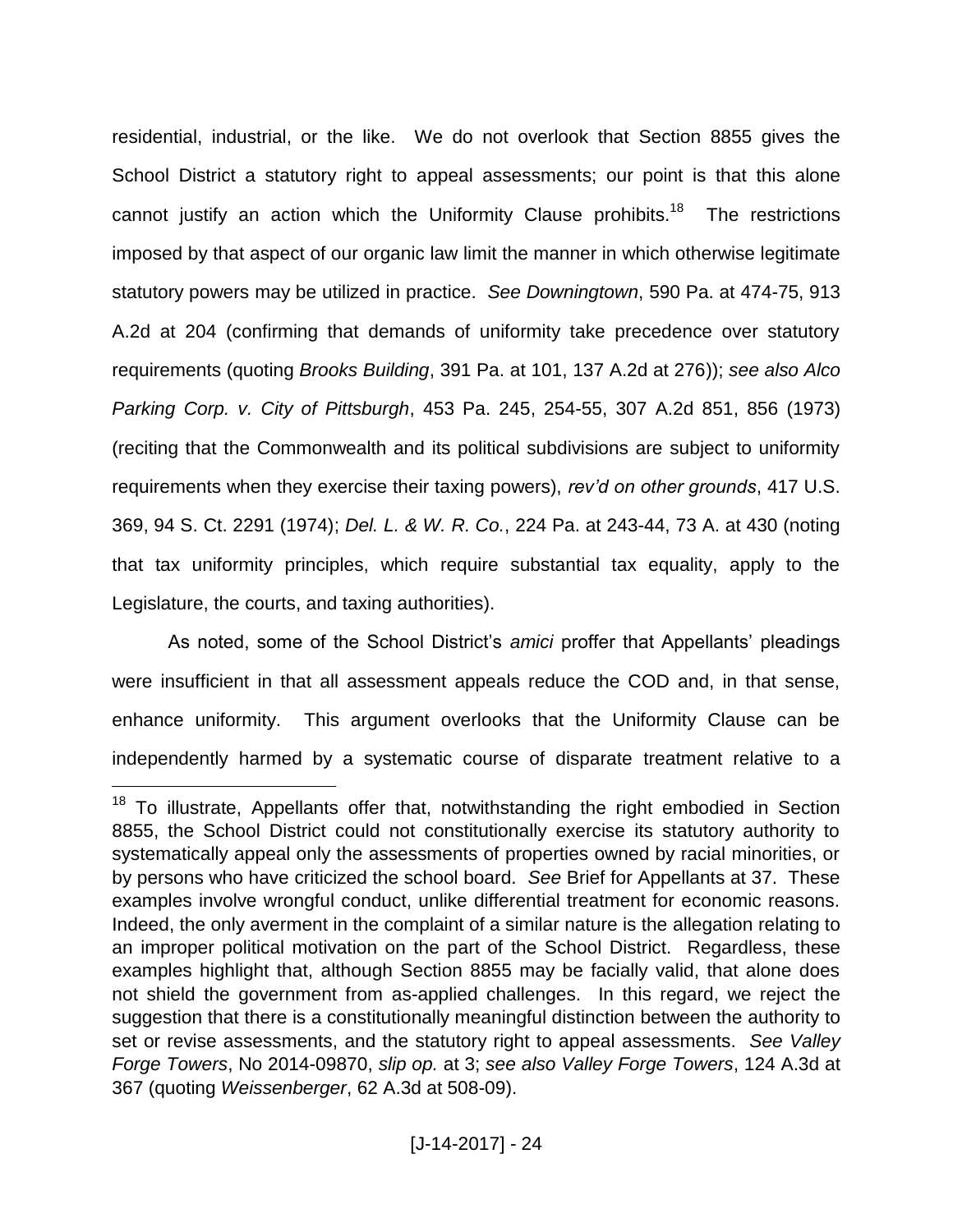particular sub-classification of property. *See, e.g.*, *Lower Merion Twp.*, 427 Pa. at 146- 47, 233 A.2d at 277-78; *City of Lancaster*, 143 Pa. Cmwlth. at 495, 599 A.2d at 299. Although the aim of every such appeal is to conform the property's assessment with the CLR, the members of the sub-class are aware that they alone have been targeted for scrutiny solely due to their membership in the sub-class; moreover, they alone must bear the costs of defending against the appeal and of any follow-up litigation in court – costs which the School District and its *amici* take pains to emphasize are quite substantial. *See* Appellees' Supplemental Brief Regarding the Applicability of Mount Airy #1, LLC v. Pennsylvania Department of Revenue, at 8-9; Brief of *Amici* Crestwood Area School District, *et al.*, at 29 (enumerating appeal costs such as appraiser fees, expert witness fees, filing fees, and attorney fees).

Further, the alleged political motivation, being an assertion of fact, *contra* Brief for Appellees at 37 n.20, must be accepted as true for present purposes. It should go without saying that the Uniformity Clause prohibits disparate treatment of subclassifications of property in order to avoid political accountability. *See generally Downingtown*, 590 Pa. at 470, 913 A.2d at 201 (recognizing the potential for "discrimination by local officials among similarly situated property owners who are underrepresented in the general population"). It bears emphasis that there is no evidentiary record and, hence, no indication that the School District has, in fact, discriminated on this basis. As well, such motivation may be difficult to prove. Regardless, it is alleged in the complaint and, if demonstrated, would establish a uniformity violation. Therefore, Appellants are entitled to an opportunity to prove it.

We pause at this juncture to clarify that nothing in this opinion should be construed as suggesting that the use of a monetary threshold – such as the one challenged in *Springfield* – or some other selection criteria would violate uniformity if it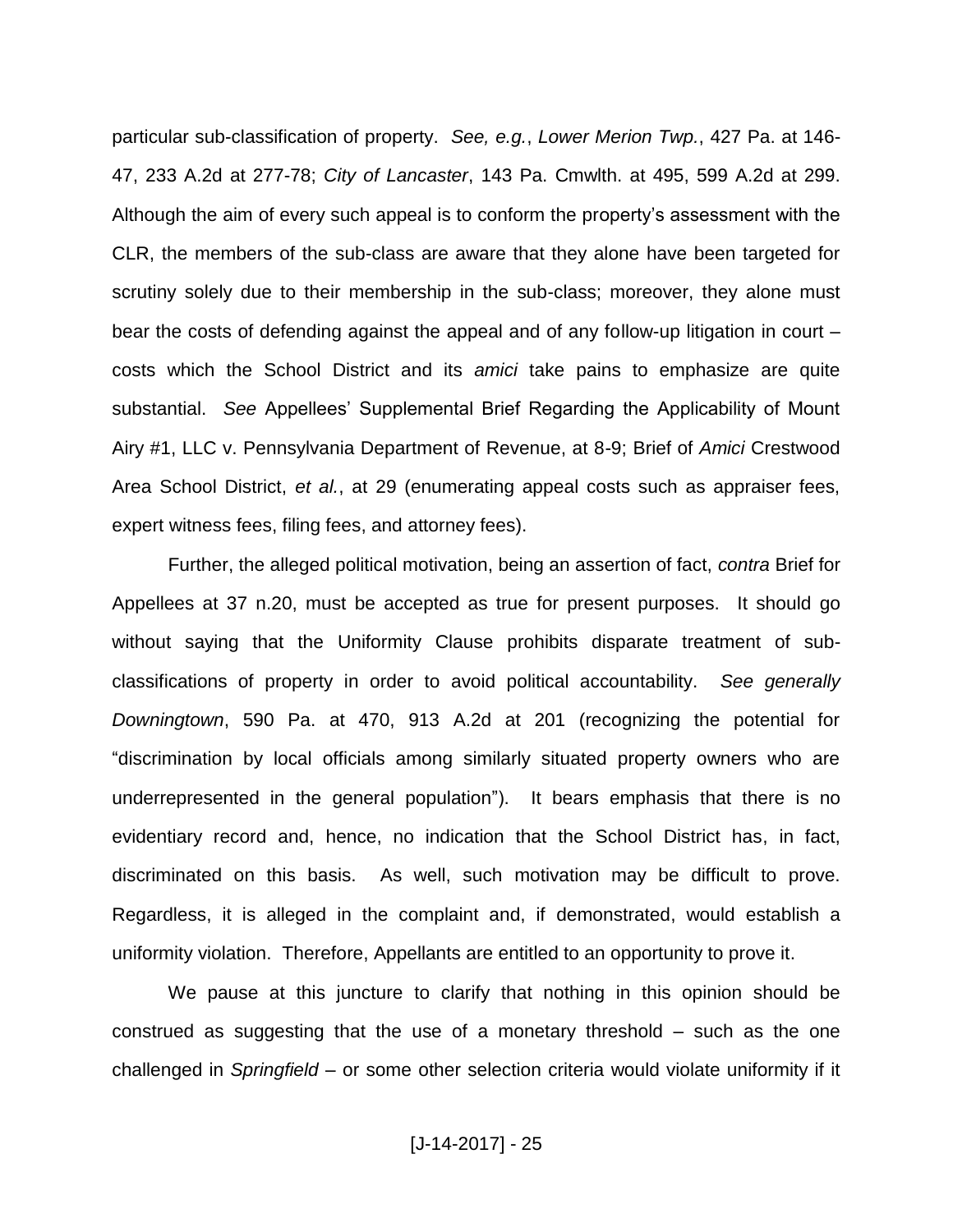were implemented without regard to the type of property in question or the residency status of its owner.<sup>19</sup> Such methodologies are not presently before the Court.

Finally, we observe that the limitations on disparate treatment imposed by the Uniformity Clause are not merely formal or abstract in nature. Although using public funds wisely and obtaining needed revenues are important objectives, salutary governance also requires attention to other substantive aims. The government must be concerned with ensuring a rough equalization of tax burdens under a structure in which taxes are imposed, adjusted, and collected equitably. Thus, as "every tax is a burden," *Del. L. & W. R. Co.*, 224 Pa. at 243, 73 A. at 430, it is important that the public has confidence that property taxes are administered in a just and impartial manner, with each taxpayer contributing his or her fair share of the cost of government. This lends legitimacy to the property-tax system in the eyes of the public which, in turn, tends to suppress both the desire to evade taxes and the tendency to embark upon protracted litigation – which, itself, consumes large quantities of societal resources. Where there is a conflict between maximizing revenue and ensuring that the taxing system is implemented in a non-discriminatory way, the Uniformity Clause requires that the latter goal be given primacy. *Cf. Clifton*, 600 Pa. at 713, 969 A.2d at 1228 (indicating that rough uniformity in property assessment may not be submerged to the "legitimate governmental interest in creating and preserving a stable and predictable local real estate tax assessment system"). Notably, however, the two objectives do not necessarily conflict.

<sup>&</sup>lt;sup>19</sup> In Springfield the school district only appealed properties for which a recent sales price was at least \$500,000 greater than its implied market value, defined as the assessed value divided by the CLR. Thus, with a CLR of, say, 83%, a parcel assessed at \$1,000,000 would have an implied market value of \$1,204,819 (\$1,000,000 divided by 0.83). The school district would appeal the \$1,000,000 assessment if the property had recently sold for at least \$1,704,819 – the implied market value plus \$500,000.